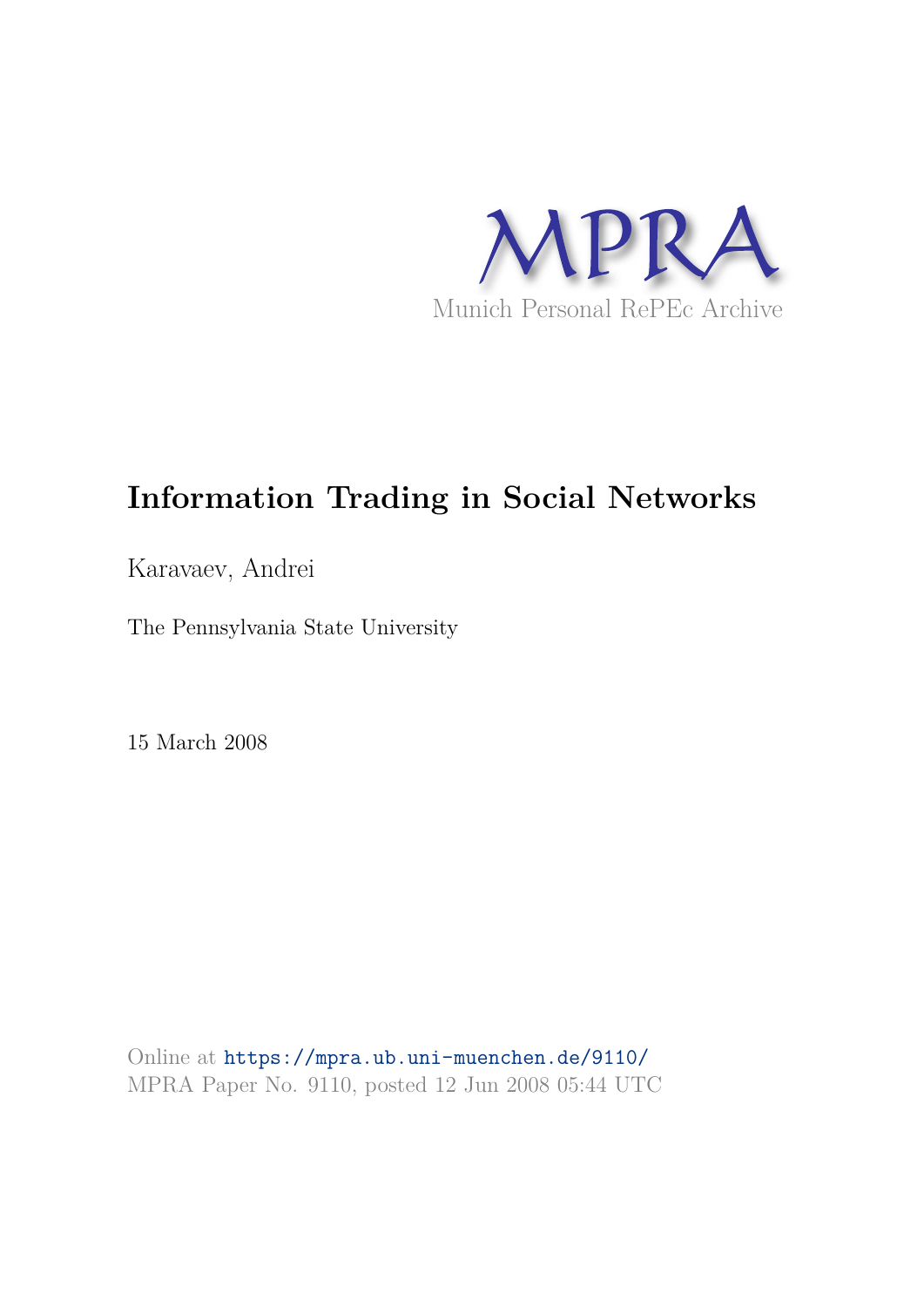## Andrei Karavaev<sup>1</sup>

This version: March 2008

# Information Trading in Social Networks<sup>2</sup>

This paper considers information trading in fixed networks of economic agents who can only observe and trade with other agents with whom they are directly connected. We study the nature of price competition for information in this environment. The linear network, when the agents are located at the integer points of the real line, is a specific example I completely characterize. For the linear network there always exists a stationary equilibrium, where the strategies do not depend on time. I show that there is an equilibrium where any agent has a nonzero probability of staying uninformed forever. Under certain initial conditions this equilibrium is a limit of equilibria of finite-horizon games. The role of a transversality condition is emphasized, namely that the price in the transaction should not exceed the expected utility of all the agents who get the information due to the transaction. I show that the price offered does not converge to zero with time.

Key Words and Phrases: networks, information trading, information diffusion. JEL Classification Numbers: D83, D85, Z13, O33.

<sup>1</sup>Department of Economics, The Pennsylvania State University, 608 Kern Graduate Building, University Park, PA 16802. E-mail: akaravae@psu.edu.

<sup>&</sup>lt;sup>2</sup>I am indebted to my advisor Kalyan Chatterjee who guided this work. This paper would not be possible without his encouragement.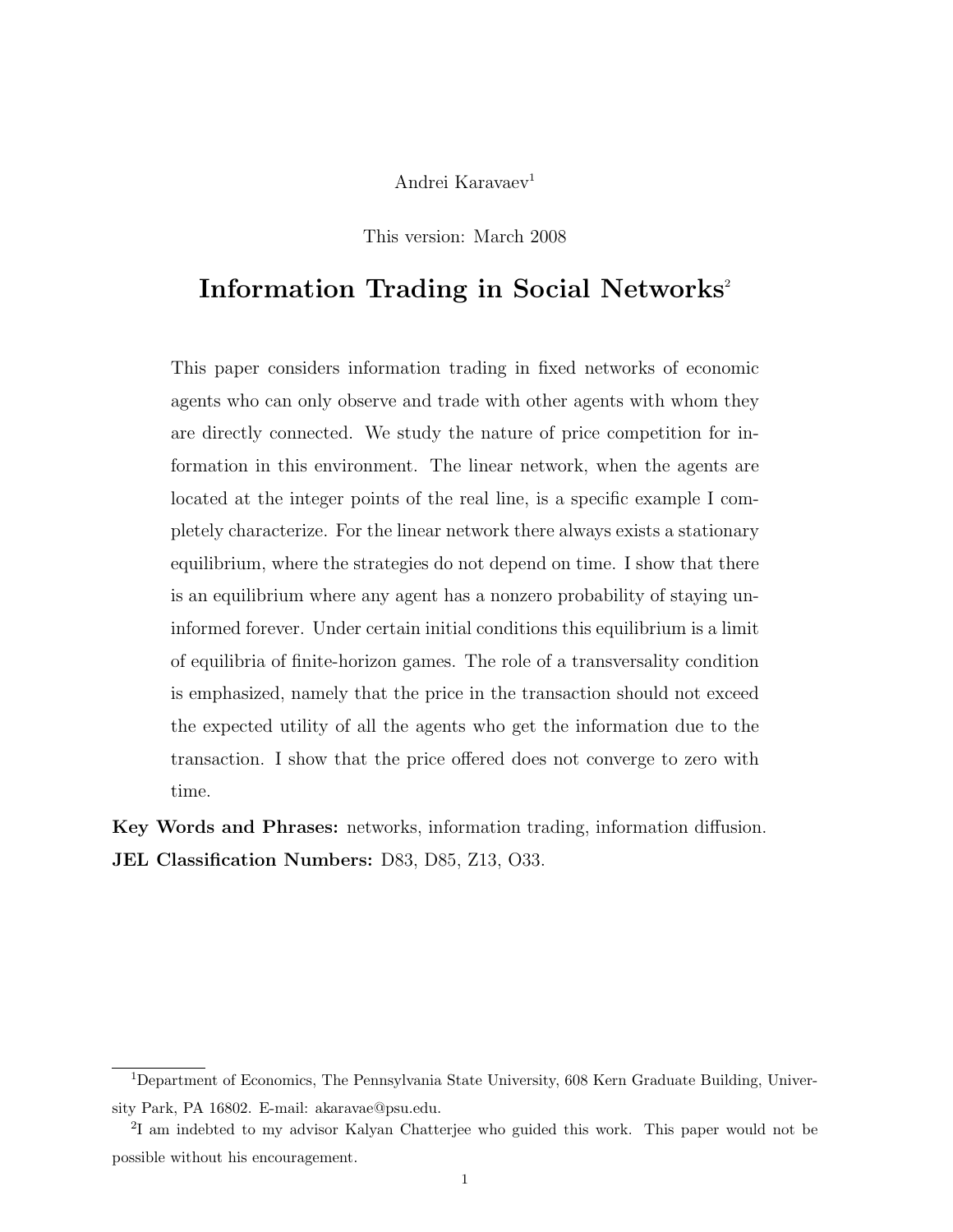# 1. Introduction

In this paper, we consider a network of agents, with each agent only able to observe and communicate with his direct neighbors. The social network is fixed. Initially, each agent becomes informed with a probability  $p$ , independently of other agents. The informed agents then offer to sell the information to their uninformed neighbors who decide to accept the offer or wait. The uninformed agents who buy the information can in turn sell it to their neighbors, if these neighbors are uninformed. We analyze the equilibria of this game.

"Neighbors" and "networks" need not be interpreted spatially. One can think of firms in similar markets as "neighbors" and the discovery of how to solve the problem of miniaturizing electronics, as in the 1970s, as the "information". Firms in similar industries become aware that their neighbors have solved a problem and might want to buy the solution. Similarly, prices need not be in terms of money but could be reciprocal exchange. Eric von Hippel [11] discusses a network of steel mini-mills, whose managers exchanged information on how to solve common problems, with the implicit contract being that each member would tell the others of relevant information. Exchange of gossip also falls into the category of such reciprocal exchange.

There have been many recent studies of learning through observing the actions or strategies of the neighbors. Boyd and Richerson [5] consider this learning a fundamental way of behavior pattern diffusion and call it cultural evolution. Empirical studies such as those of Banerjee and Munshi [2] show that the structure of the social network is especially important when the markets function imperfectly. These authors consider the effect of the social network on lending. In particular, they demonstrate that migrants prefer to be in places close to their community's lending resources. This serves as evidence that there are benefits to being in proximity to the social network. The authors show that those who migrate to places with no access to the lending network are characterized by higher production ability. The relative independence of these migrants emphasizes the importance of the network for all the others who are less productive and therefore rely more on the lending network's benefits.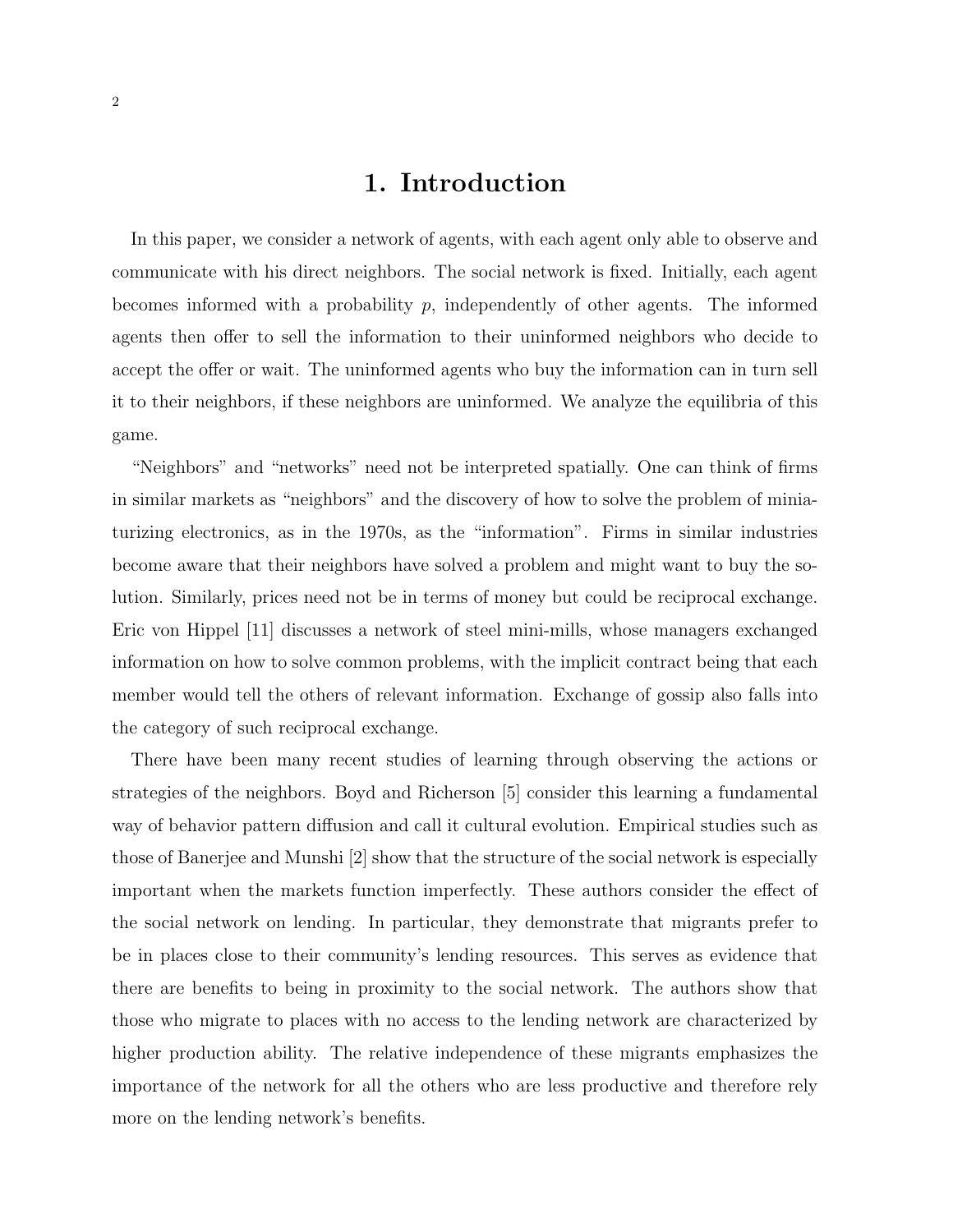Foster and Rosenzweig [9] show that the structure of the social network plays an important role in spreading information about new technologies. They demonstrate that for farmers in India, imperfect knowledge about the management of high-yielding seed varieties is a significant barrier to their adoption, and neighbors' familiarity with these seed varieties significantly increases profitability. This neighbor effect indicates that farmers rely not only on official directions provided by the producers of the seed varieties but also on the experience of the people they know, which reveals the importance of the social network structure in information diffusion. Conley and Udry [7] also argue that the learning process about new technology in agriculture (they consider pineapple growing in Ghana) is rather social, and depends on one's neighbors' experience. The social nature of adopting new technology is explained by different conditions (soil, temperature, and so on) for different regions. The people paying someone they know to do research on financial markets (which stock to invest in) is one more example of information diffusion in the social environment.

This "network effect" — the people learning from their direct neighbors in accordance with the established connections — is an evidence of market failure because the agents do not communicate with the rest of the group, and therefore information diffusion among the population is not socially optimal. This failure can be corrected only through the involvement of the government or related organizations; as Belli [3] observes, the agents themselves can not achieve a good level of communication.

In this paper we combine three main theoretical strains in the literature: information diffusion, exogenously given network structure, and rational agents who trade the information. Muto [12] discusses the sale of information but does not model a network structure. He addresses the question of diffusion of an information good from a monopolistic owner to a finite number of demanders, and a seller being allowed to charge a price for the information. Although this problem was considered within some community, the structure of the connections was not taken into account. The assumption is that everyone is connected to everyone. Muto stresses the role of information resale, and analyzes the monopolist and resellers behavior. If the resales are prohibited, then the outcome is always Pareto optimal (and therefore the society reaches maximum welfare), but if resales are allowed,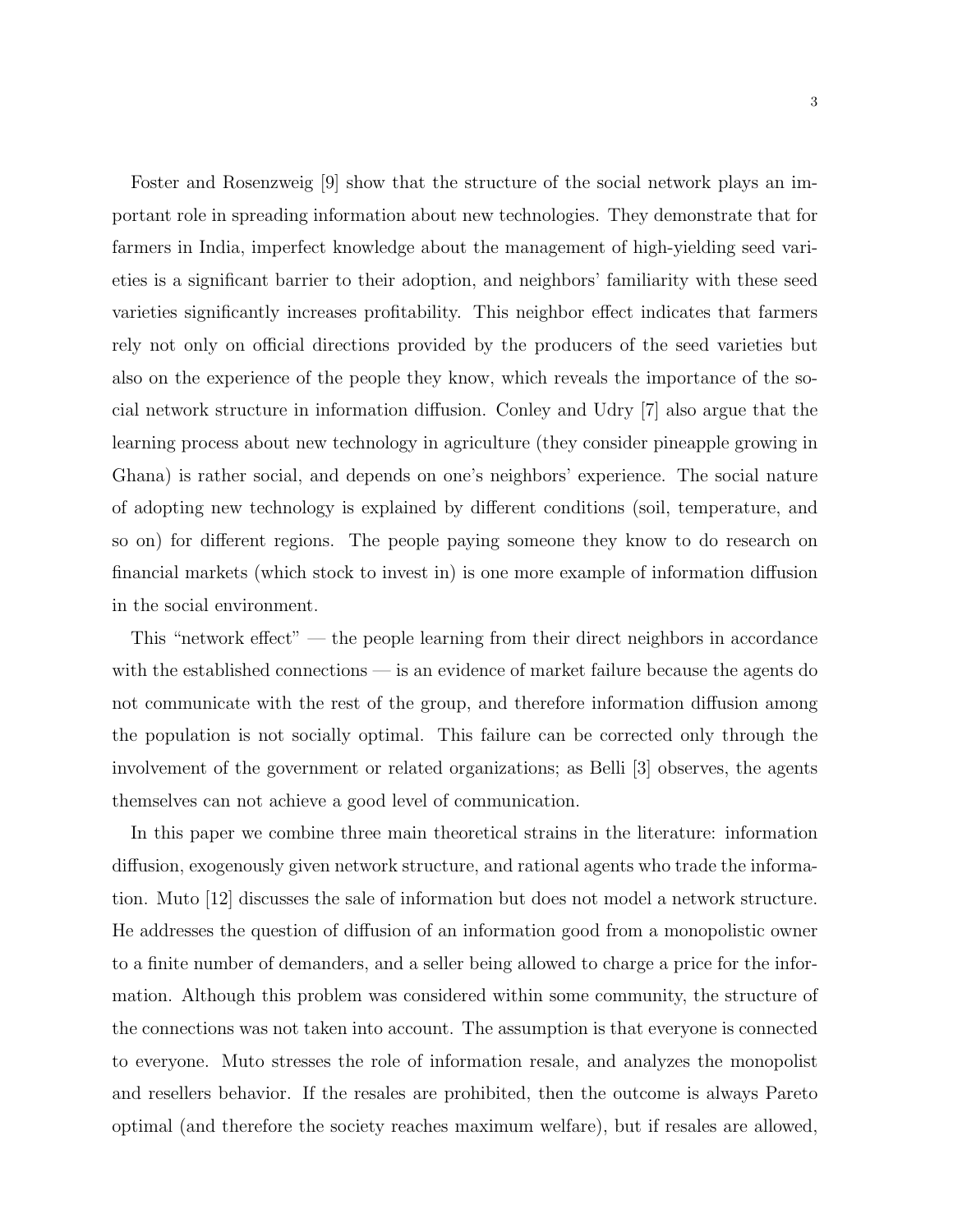then the outcome is not Pareto optimal. The author finds the number of final possessors of the information good.

Irrational agents whose response to the neighbors' actions is predetermined are studied in numerous papers. Chatterjee and Xu [6] consider myopic agents and place them at the integer points of the real line, i.e. everyone has exactly two neighbors. There are two types of technology, R(ed) and B(lue). Technology R is better than B because it provides a higher probability of success. Every period the agents decide on which technology to use. If there was a success in the technology the agent used during the last period, then he continues to use it. If there was a failure, then the agent chooses better technology based on his own and his neighbors' experience during the current period. The important finding of the paper is that sooner or later all the agents switch to the best technology.

Bala and Goyal [1] advance by taking into account an arbitrary structure. There is a finite connected social network of myopic agents who, without knowing actual payoffs, try to figure it out from their own and their neighbors' current and past experience. The agents do not have any beliefs about their neighbors. The information about the right technology is not traded: for every agent the result his action immediately becomes known to the neighbors. The authors show that an agent beliefs converges to some limit with probability one; consequently, the utilities of all the agents are the same at infinity. As the network is finite, there is a chance that all the agents would not choose the right action (what would not happen in an infinite network).

Polanski [13] considers information good pricing in a network for the bargaining process at which only one pair of agents can trade at each period of time. The seller makes an offer, and the buyer either accepts it or rejects. In the case of rejection, the pair may be allowed to trade next period of time. There is no discounting. The author studies the role of cycles in the trading process. The infirmation always diffuses completely, and the price does not exceed the utility of those who can get the information good only due to this transaction: the price is zero if the buyer and seller are connected in more than one way. This result is explained by the absence of discounting which increases the patience of the agents, and the special trading structure which decreases the competition in the case of several connections between the seller and the buyer.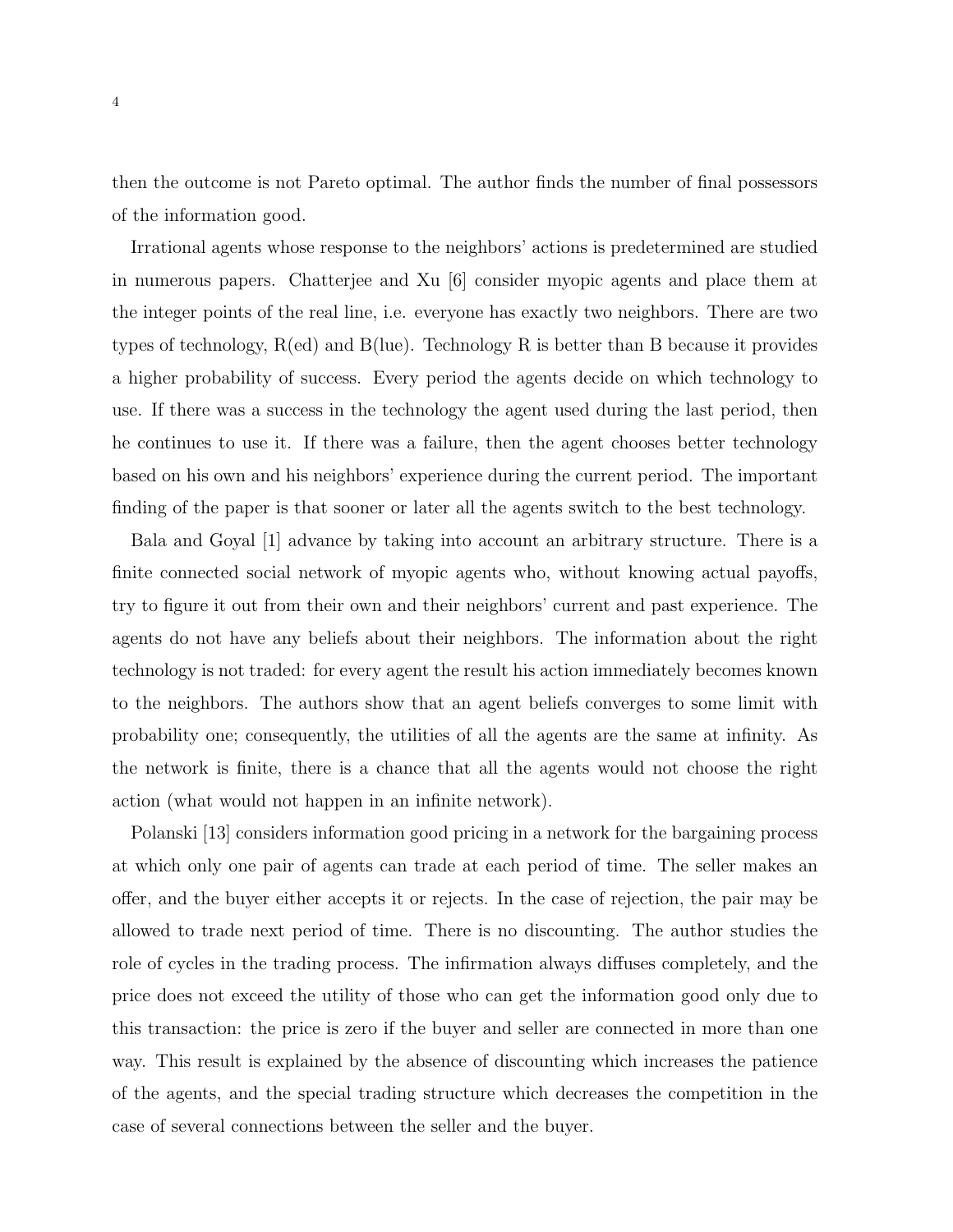This paper investigates information trading and information diffusion in the social network. The focus is on how the people trade, the equilibrium strategies and prices, and the final information distribution across the agents.

By "*information*" we mean a good that has the following properties (see Muto [12]):

- It delivers some level of utility to a person who has it (commodity);
- It is possible to duplicate it without any loss in the utility (free replication);
- Once a person knows the information, it is impossible to prohibit him from knowing it (irreversibility); and
- It is impossible to get utility from a fraction of the information (indivisibility).

For example, some financial information, technology, political news, or even gossip might be considered as the information.

The important property of information is everyone's ability to trade it. It can be paid for by barter or money — we do not distinguish between the two. Again, one may argue that it is difficult to trade gossip for money. In this case by price here we mean an obligation to provide another gossip next time — we can hardly imagine a person with whom other people want to share gossip and who never gives anything back.

"Social network" ("social environment"), in which the information diffusion is considered, is a set of agents with the following properties:

- Some agents are connected to each other (these agents are called "*neighbors*");
- The agents are able to trade only with their neighbors.

This social network is conveniently represented by a graph, where the agents are located at the nodes, and the connections of the agents are represented by the edges.

There is only one sort of information in the model. At the beginning, every agent independently with the same probability learns this information. At every consequent period (time is discrete) the informed agents make offers to their uninformed agents by setting the prices in exchange for providing the information. If the buyer accepts an offer, he becomes informed and can resell the information in the following periods of time.

We make the following assumptions: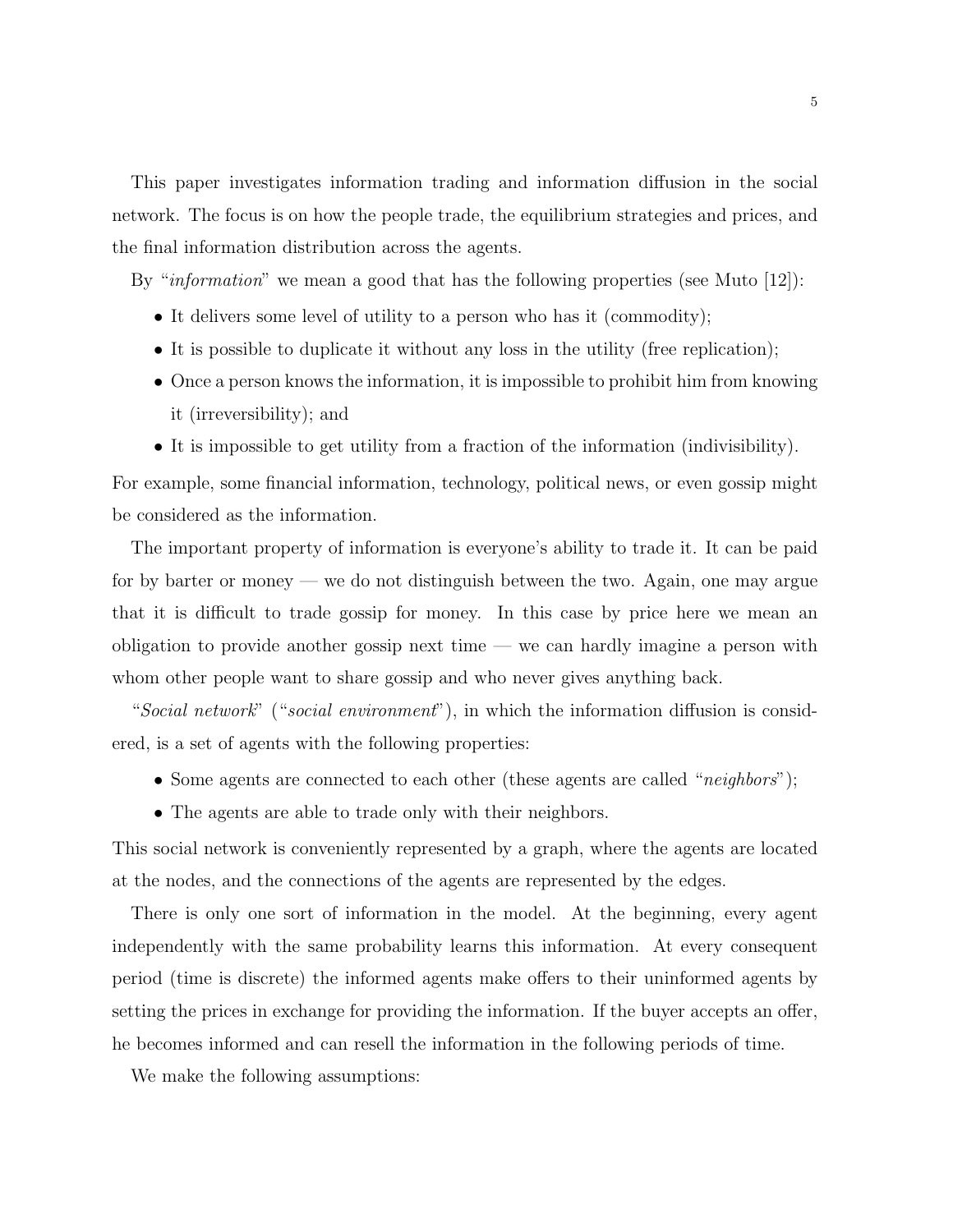1. Everlasting offers. Once made, the offer stays forever and the seller can not change it later. This assumption is made for the sake of simplicity of proofs to avoid dealing with evolving prices.

2. Limited observability. Any agent knows if his neighbors have the information or not, and all the offers made to him during previous periods of time. The agents, however, have only general knowledge about the rest of the network and the game — who is whose neighbor, and what are the strategies, probabilities, distributions, and so on. No agent knows who, besides his neighbors, has the information, and the offers made to other agents.

The linear network is considered in the paper. Our main results are the following: it is shown that for any initial parameters there is a stationary equilibrium where the strategies do not depend on time, although the fraction of informed agents increases every period. This equilibrium is possible because the agents' beliefs about the distribution of the uninformed agents prior to the next informed agent do not change with time. The price in the stationary equilibria does not converge to zero as it does in the random network.

The research demonstrates that for a small probability of learning the information at the beginning, the sellers' strategy always includes a mass point above the value of the information. The existence of this mass point above the personal valuation of the information leads to the possibility of a "low probability trap," when some agents never get the information because both their neighbors make high enough offers at the same time, and each of these offers requires reselling in order to get a non-negative payoff. Moreover, the probability for the agent with two uninformed neighbors to stay uninformed forever does not change over time. For some initial parameters, this equilibrium is a limit of equilibria of finite-horizon games.

For a high probability of learning the information at the beginning, the strategy of the stationary equilibrium has continuous distribution below the personal valuation of the information, which means that every agent gets the information.

The rest of the paper is organized as follows: in Section 2 the model is described and the equilibrium concept is defined. The importance of the transversality condition in an equilibrium is emphasized: the price an agent pays for the information does not exceed the expected discounted utility of all the agents who get the information due to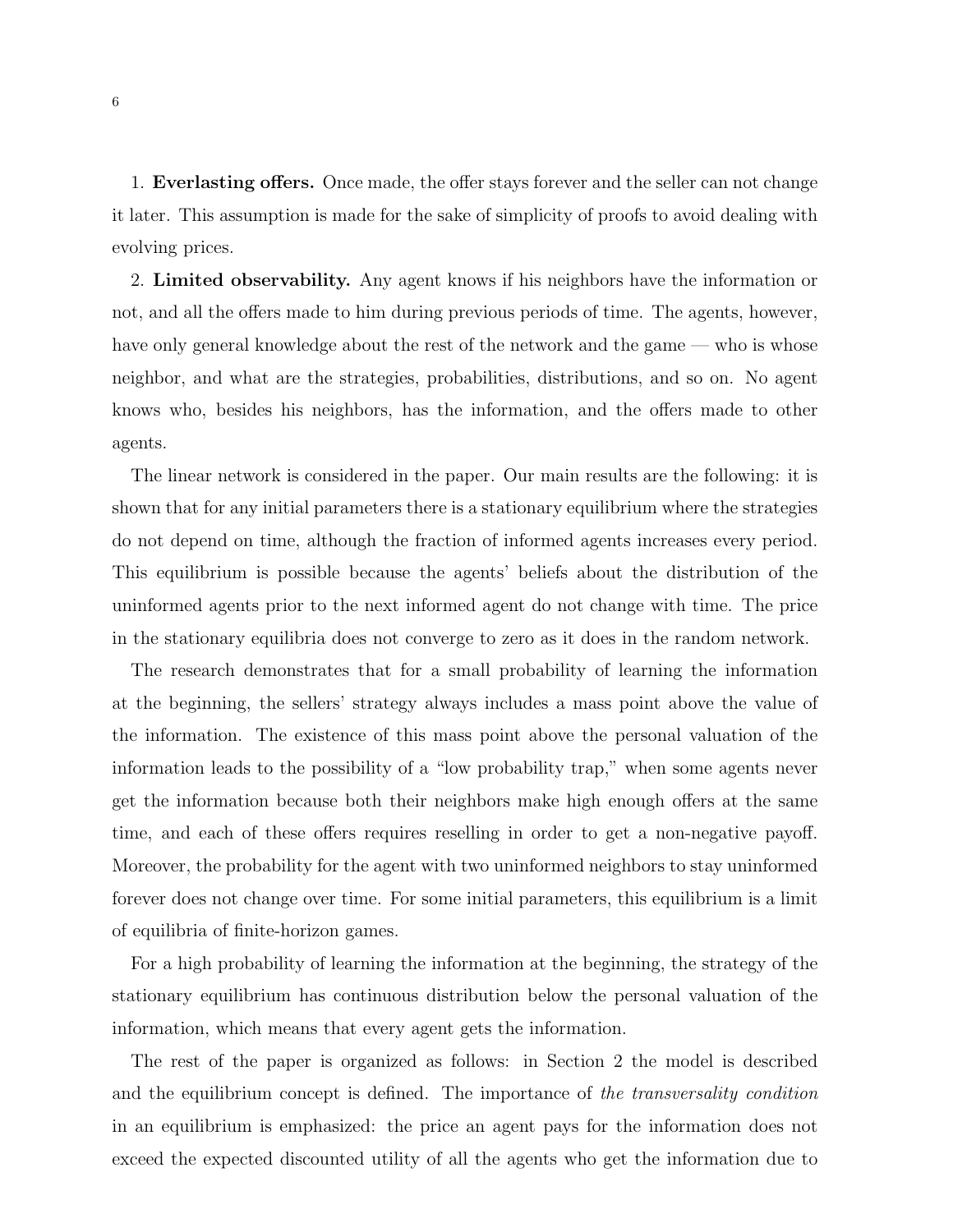the transaction. The linear model, where the agents are placed in the integer points of the real line, is considered in Section 4. The random network is considered in Section 5, where at every period the agents randomly meet each other.

# 2. The Model

In this section we define the game, describe the strategies, and establish the existence of the symmetric equilibrium.

### 2.1. The Game

Consider a network of agents without cycles, where every agent has exactly M neighbors. Because of the same number of neighbors for each agent, the network looks the same way no matter which agent we place at the center. An example of such a network for  $M = 4$  is given in Figure 1.



FIGURE 1. An example of a network for  $M = 4$ .

There is one kind of information (for example, some particular technology) every agent can use to extract a one-time utility u. Time is discrete,  $t \in \mathbb{N}$ . At  $t = 0$  the agents obtain independent realizations of a  $\{0,1\}$  random variable. If an agent gets a realization of 1 (this happens with exogenous probability  $p$ ), he becomes "informed," otherwise "uninformed." Once an agent has the information, he remembers it forever. Every agent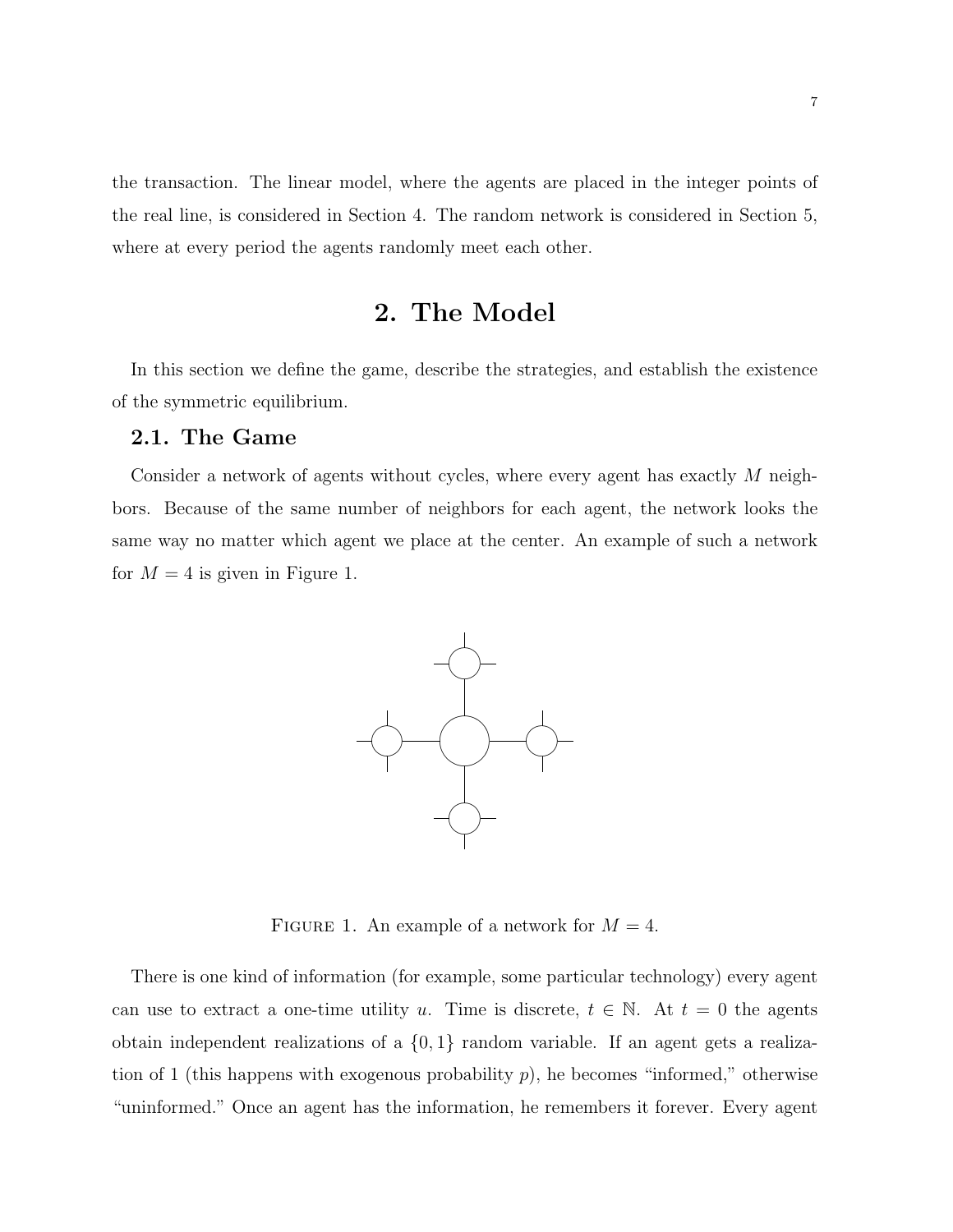always knows who of his neighbors is informed; however, no one knows anything about his neighbors' neighbors.

At each period starting from  $t = 1$ , the informed agents (sellers) decide on making offers to their uninformed neighbors (buyers). If made, the offer is a price at which the seller agrees to share the information with a buyer. The sellers who decide to wait with an offer can make it next period of time, if the neighbor is still uninformed. The sellers make the decision about the offers and set the prices separately for each of their uninformed neighbors. At the end of the period, the uninformed agents who have at least one offer can accept one of them, or wait.

The discount factor equals  $\delta \in (0, 1)$ . All the agents are risk neutral. The agent's utility at  $t = 0$  equals

$$
U = \begin{cases} 0, & \text{the agent is never informed;} \\ \delta^t(u-v) + W, & \text{the agent gets the information at period } t, \end{cases}
$$

where  $v$  is the price the agent pays for the information, and  $W$  is the total discounted revenue from selling the information to the neighbors. The agents maximize their expected utility.

### 2.2. The Strategies

At every period t agent  $\alpha$  has history

$$
H^\alpha_t = (\{s^\alpha_{tn}\}_{n=1}^M, \{(s^{\alpha B}_{tn}, v^{\alpha B}_{tn})\}_{n=1}^M, \{(s^{\alpha S}_{tn}, v^{\alpha S}_{tn}, \tilde{s}^{\alpha S}_{tn})\}_{n=1}^M, (s^\alpha_t, m^\alpha_t)),
$$

where

 $s_{tn}^{\alpha}$  — the time when neighbor *n* got informed;

 $s_{tn}^{\alpha B}, v_{tn}^{\alpha B}$  — the time when neighbor n made an offer, and the price offered;

 $s_{tn}^{\alpha S}, v_{tn}^{\alpha S}, \tilde{s}_{tn}^{\alpha S}$  — the time of the offer to neighbor n, the price and the time of acceptance, if any;

 $s_t^{\alpha}, m_t^{\alpha}$  — the time when the agent got the information, and the neighbor from whom he got it.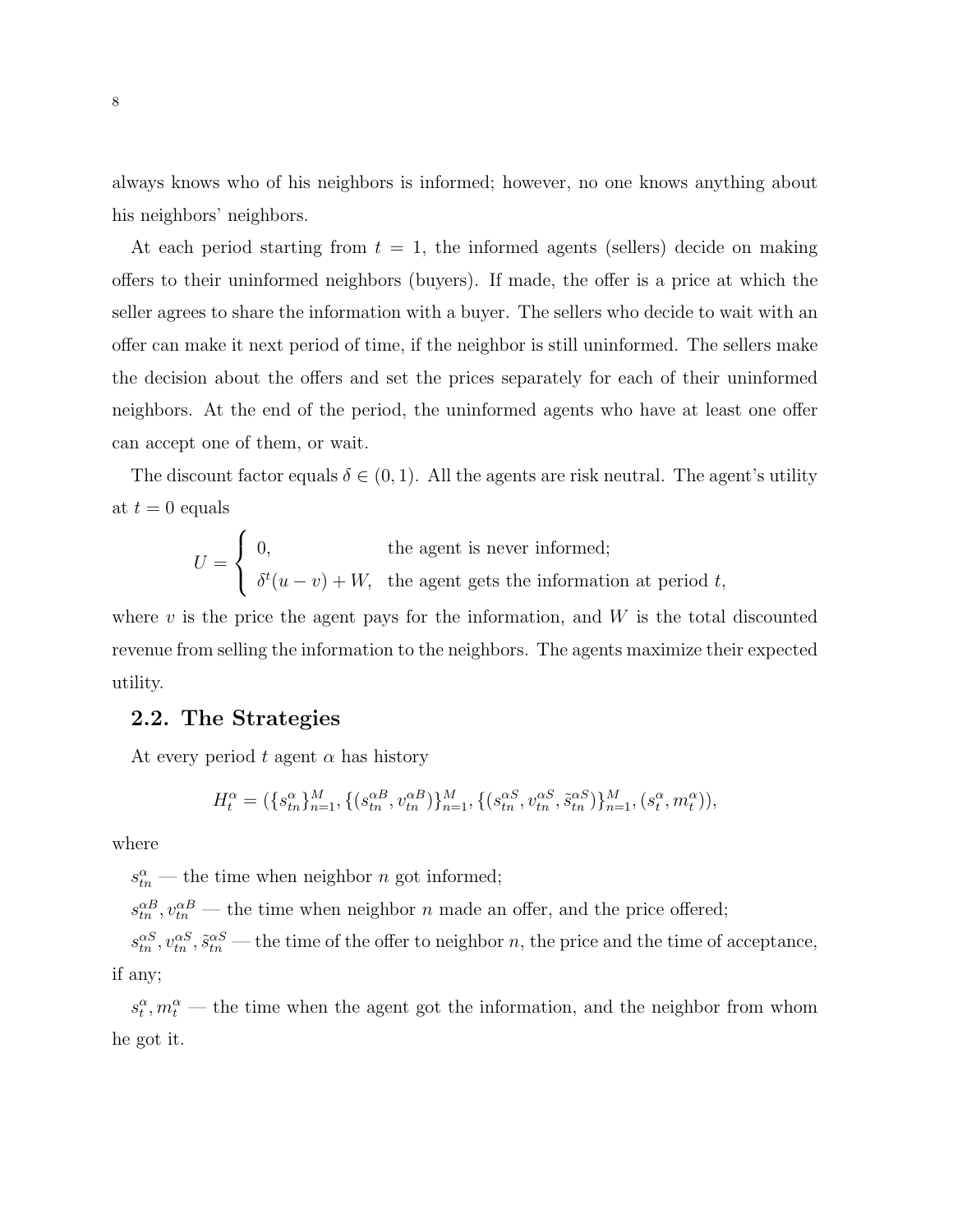All the histories are consistent across the agents and across time.<sup>3</sup> Denote  $\mathbf{H}_t$  — the set of all possible histories at time  $t$ . The state of the world at time  $t$  is the set of all histories for all agents  $\{H_t^{\alpha}\}_\alpha$ .

The buyer pure strategy is the decision to buy the information from one of the neighbors, or to wait (0 corresponds to waiting):

$$
R_t^{\alpha B} : \mathbf{H}_t \to \{0, 1, \dots, M\}.
$$

The sellers pure strategy for each of the uninformed neighbors is the decision to wait (represented by  $\emptyset$ , which is also played for the informed neighbors) or a price:

$$
R_t^{\alpha S}: \mathbf{H}_t \to {\mathbb{R}_+}, \emptyset\}^M.
$$

Denote the sets of pure strategies by  $\mathbb{R}_t^B$  and  $\mathbb{R}_t^S$  respectively. We allow mixed strategies, i.e. some probability measures  $\mu_t^B(\cdot) \in \Delta(\mathbf{R}_t^B)$  and  $\mu_t^S(\cdot) \in \Delta(\mathbf{R}_t^S)$ .

### 2.3. Equilibrium Definition

To find the equilibrium strategies we use Perfect Bayesian Equilibrium concept. This means that the agents play the best response to their histories in accordance with the beliefs, even if the histories are not achievable under the given equilibrium strategies. This equilibrium concept shares with the Perfect Bayesian Equilibrium the idea that every agent maximizes the expected utility in every state, given the system of beliefs consistent with all the other players' strategies. Since there are infinitely many agents in the game, we can not directly apply the PBE concept, but need to generalize it in order to use it in our context. This generalization is similar in spirit to the local perfect equilibrium in Fudenberg, Levine, and Maskin [10] and is possible because at every period of time only a finite number of agents can influence the agent's history.

Definition. A symmetric equilibrium of the game is a set of strategies

$$
\{\mu_t^B(\cdot), \mu_t^S(\cdot)\}_{t\geq 0}
$$

such that no agent with any history (on or off the equilibrium path) can get extra payoff by deviating from his strategy given that all the other agents play the equilibrium strategies.

<sup>3</sup>By "consistent" we mean that the agents can not have contradictory histories. For example, if agent  $\alpha$  got the information at some time t', then at all the consequent periods of time  $s_t^{\alpha} = t'$ .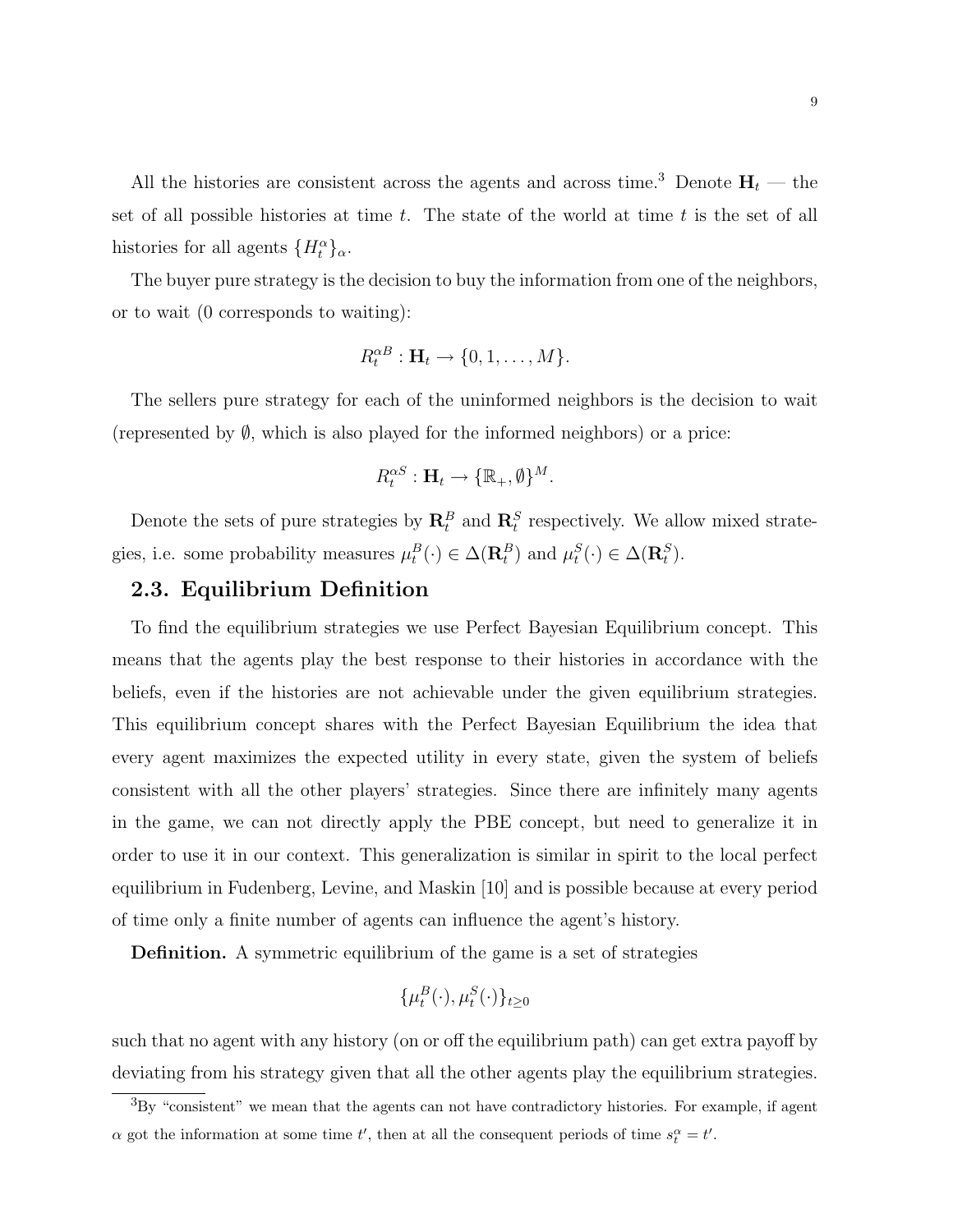The seller strategy  $\mu_t^S(\cdot)\}_{t\geq 0}$  is a product of identical distribution functions towards each of the neighbors.

We consider symmetric equilibria, i.e. equilibria in which all the agents use the same strategies, and the strategies are symmetric with respect to different neighbors. The network does not contain cycles; therefore, the agent's action towards one neighbor can not influence the decision of another neighbor, and based on this we assume that the agents act independently towards their different neighbors.

In the definition of an equilibrium the strategies depend on the history. The knowledge of the whole history is excessive and the decision might depend on a smaller number of parameters than the history contains. Also, we want to reduce the number of equilibria in the game by introducing the concept of equivalence between the equilibria.

The equivalence of two equilibria is understood in the following way. For the sellers, their expected revenue from selling the information to a particular uninformed neighbor does not change. What we change is when the offer is made. However, the offer itself (or a distribution of the offers) is the same and, although it is made at different period of time, the time of the acceptance does not change. For the buyers, if an informed neighbor does not make an offer, it means that the future offer is such that, made at the current period of time, it would not change the buyer decision on buying the information: the earlier offer does not change the buyer behavior. Consequently, the buyers in the equivalent equilibrium face the same distribution of the offers and the sellers make the offers with the same distribution as before. The expected utility of the agents is the same, although in the original equilibrium we need to take expectation with respect to the offers of the informed neighbors who wait with the decision to make their offers. The information diffuses in the same manner, and the fraction of the informed agents as well as the spacial structure of the informed/uninformed agents also stays the same.

The following proposition describes the necessary parameters and reduces the number of equilibria by introducing an equivalent equilibrium in which the sellers make their offers immediately after acquiring the information.

**Proposition 1.** For any equilibrium there exists an equivalent one, in which all the informed agents make their offers immediately, the seller strategy at time t is a distribution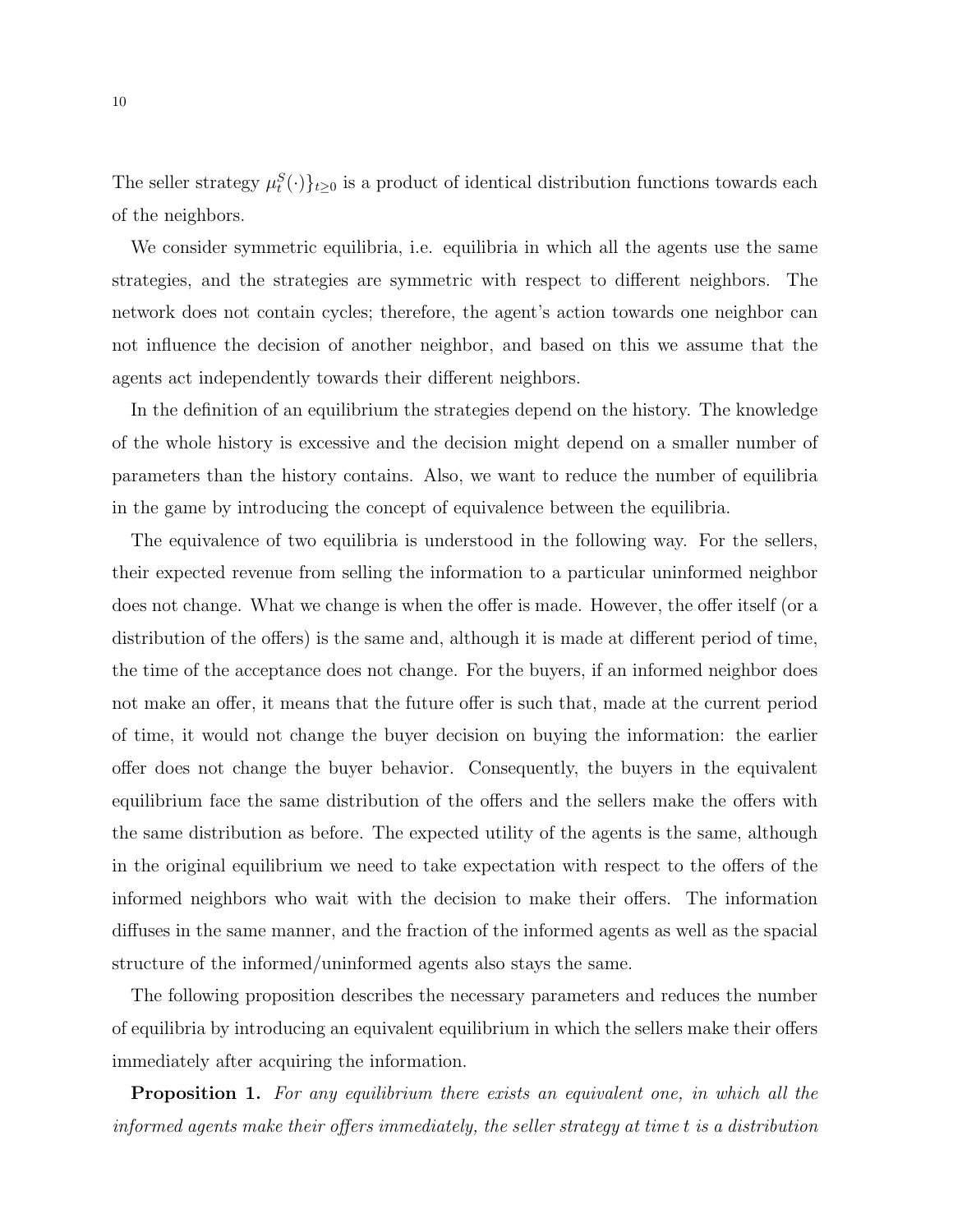function of offer prices  $F_t(v)$ , and the buyer strategy is a function

$$
K_t: \{1, 2, \ldots, M\} \to \mathbb{R}_+,
$$

which determines the reservation price for a given number of informed neighbors.<sup>4</sup>

We concentrate on the equilibria from proposition 1 at which the offers are made immediately, and the offers to different neighbors are independently drawn from distribution  $F_t(\cdot)$ . Denote

$$
V_t = \sup(\operatorname{supp} F_t(v))
$$

— the highest possible price offered at time period t. The buyers with l informed neighbors accept the lowest offer if this offer does not exceed  $K_t(l)$ .

The game has infinitely many agents and infinite horizon. Therefore, the equilibria may have the property of the Ponzi game, where the prices are not consistent with the utility the agents get from knowing the information. To exclude such equilibria from consideration, we use a *transversality condition*. We require that for any period of time  $t$ and for any l

$$
K_t(l) \le u * \mathbf{E} A_{tl},\tag{1}
$$

where  $A_{tl}$  stands for the random variable representing the discounted number of the uninformed agents who will get the information due to the transaction between the agent and the seller, if the buyer has exactly l informed neighbors. This condition requires that the price does not exceed the expected discounted utility of all the agents who will get the information due to the transaction.

In equilibrium a buyer with all informed neighbors prefers to buy the information for any price not exceeding u. At the same time, buying the information for a price above  $u$ results in a negative payoff, therefore

$$
K_t(M) = u.\t\t(2)
$$

<sup>&</sup>lt;sup>4</sup>We described here the strategies on the equilibrium path. The only deviation these strategies do not take into account is the one when a neighbor gets the information and then does not make an offer. In this case, we assume that the agent believes that the neighbor will make an offer next period of time, and uses corresponding best response. This happens with probability zero, therefore we should not worry about the effect of such a deviation except for that this kind of a deviation should not be profitable.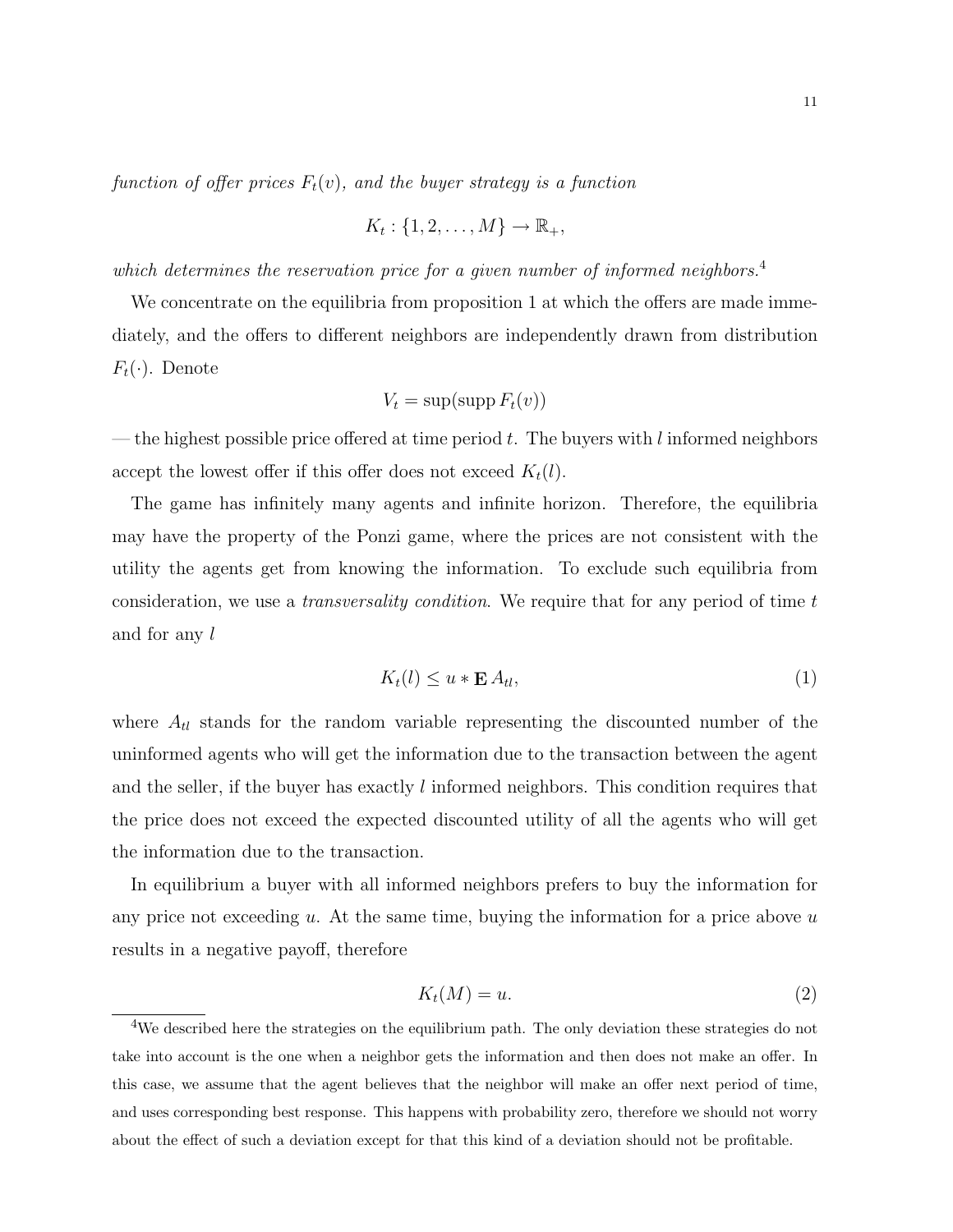A buyer immediately agrees on price  $v \leq (1 - \delta)u$  because the loss in the expected utility from waiting is  $u - \delta u = u(1 - \delta)$ . Therefore,

$$
K_t(l) \ge (1-\delta)u \qquad \forall l \in \{1,2,\ldots,M-1\}.
$$

# 3. Linear Network

This section considers a special case of an infinite symmetric network without cycles the infinite linear network (see Figure 2), where every agent has exactly two neighbors.



Figure 2. Infinite linear network.

### 3.1. General Results

The linear network, along with its plain structure, has the advantage of simple beliefs of the agents, which we can formulate using the following notation. Denote event "agent i is informed at time t" by  $\overline{A_i^t}$ , and event "agent i is uninformed at time t" by  $A_i^t$ .

The following proposition describes the agent belief about the distance till the next informed agent. Although the fraction of the informed agents increases over time, this belief does not change as long as the agent himself and his neighbor stay uninformed.

**Proposition 2.** Suppose that all the agents in the linear network act independently and use the same (even non-equilibrium) strategies. Then for any uninformed agent with an uninformed neighbor his belief that there are exactly k other uninformed agents beyond the uninformed neighbor has a geometric distribution with parameter p:

$$
\mathbf{P}(A_{i-1}^t A_i^t \dots A_{i+k}^t \overline{A_{i+k+1}^t} | A_{i-1}^t A_i^t) = p(1-p)^k.
$$
 (3)

Consider uninformed Agent  $A_{i-1}$ , whose neighbor  $A_i$  is uninformed (Figure 3). We do not need to assume that the agents use equilibrium strategies; the only assumption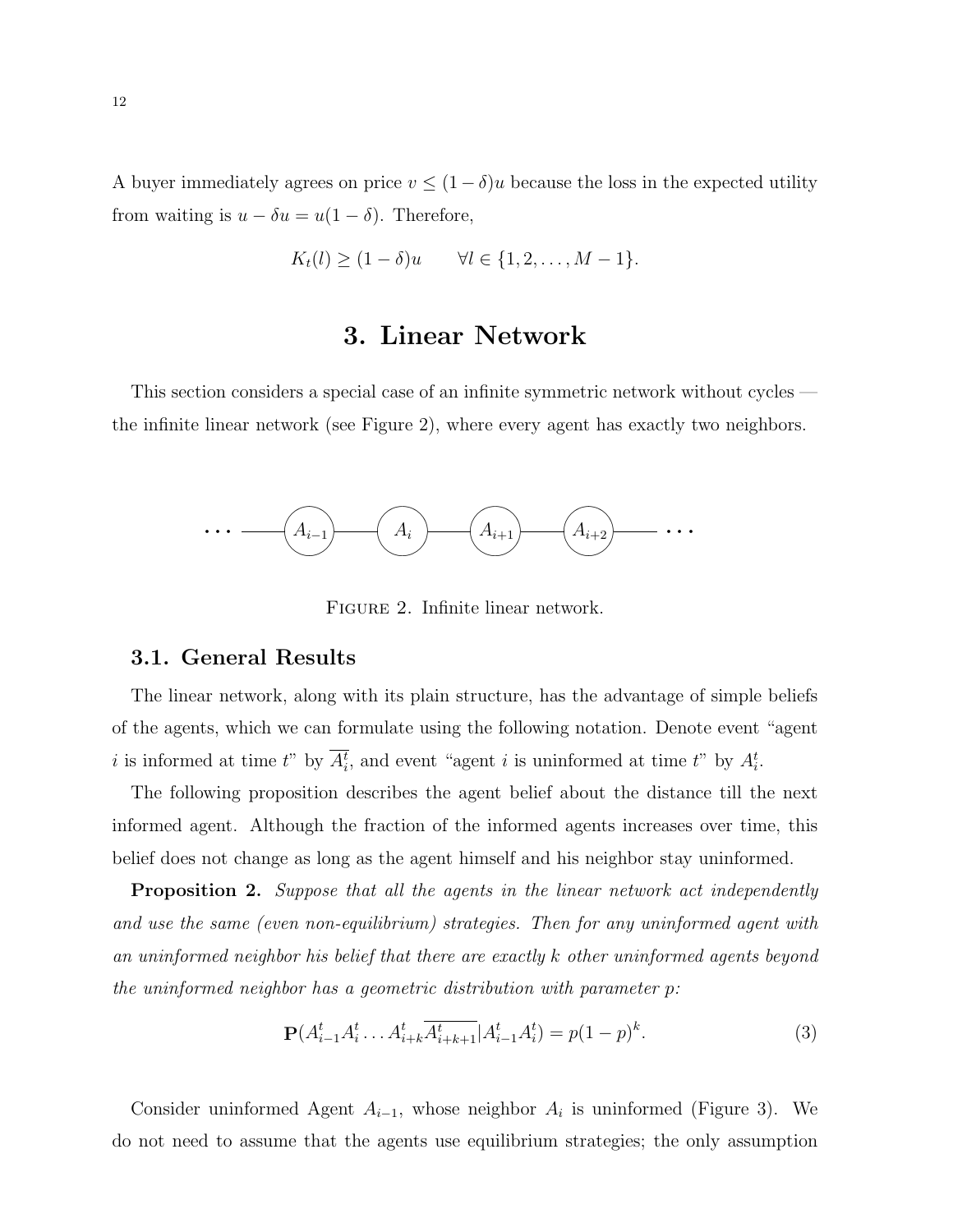

Figure 3. Illustration for Proposition 2.

necessary is that the strategies are the same (mixed or pure) for all the agents. Then Agent  $A_{i-1}$  believes that the probability of k agents  $A_{i+1}, A_{i+2}, \ldots, A_{i+k}$  to be uninformed and agents  $A_{i+k+1}$  to be informed (this agent is marked with a black circle) equals  $p(1-p)^k$ . Probability that the next k agents are uninformed

$$
\mathbf{P}(A_{i-1}^t A_i^t \dots A_{i+k}^t | A_{i-1}^t A_i^t) = \sum_{l=0}^{\infty} \mathbf{P}(A_{i-1}^t A_i^t \dots A_{i+k}^t \overline{A_{i+k+l}^t} | A_{i-1}^t A_i^t)
$$

$$
= \sum_{l=0}^{\infty} p(1-p)^{k+l} = (1-p)^k.
$$

This result of Proposition 2 holds because of the following reasoning. First, the belief is calculated conditionally on the fact that the agent himself and his neighbor are uninformed. In particular, Agent  $A_{i-1}$  does not know anything about agents  $A_l$  for  $l \geq 1$ . Second, the initial distribution of the number of uninformed agents preceding the first informed one is geometric with parameter  $p$  because at the beginning everyone learns the information independently. And finally, the geometric distribution has the property similar to the constant hazard rate of the exponential distribution: the distribution of the difference of a geometrically distributed random variable and a constant (which models the diffusion of the information towards the agent) is the same as the distribution of the random variable if the difference is non-negative.

Suppose that the strategies are such that an uninformed agent with one offer always buys the information, i.e.  $K_t(1) \geq V_t$ . Then the probability of acquiring the information by an uninformed neighbor of an uninformed agent equals  $p$ . (The product of  $\mathbf{P}(A_{i-1}^t A_i^t A_{i+1}^t | A_{i-1}^t A_i^t) = p$  and the probability that the information will be transferred, which equals one.) In other words,

$$
\mathbf{P}\{A_{i-1}^t, A_i^t, \overline{A_i^{t+1}} | A_{i-1}^t, A_i^t\} = \mathbf{P}\{A_{i-1}^t, A_i^t, \overline{A_{i+1}^t} | A_{i-1}^t, A_i^t\} = p.
$$
\n(4)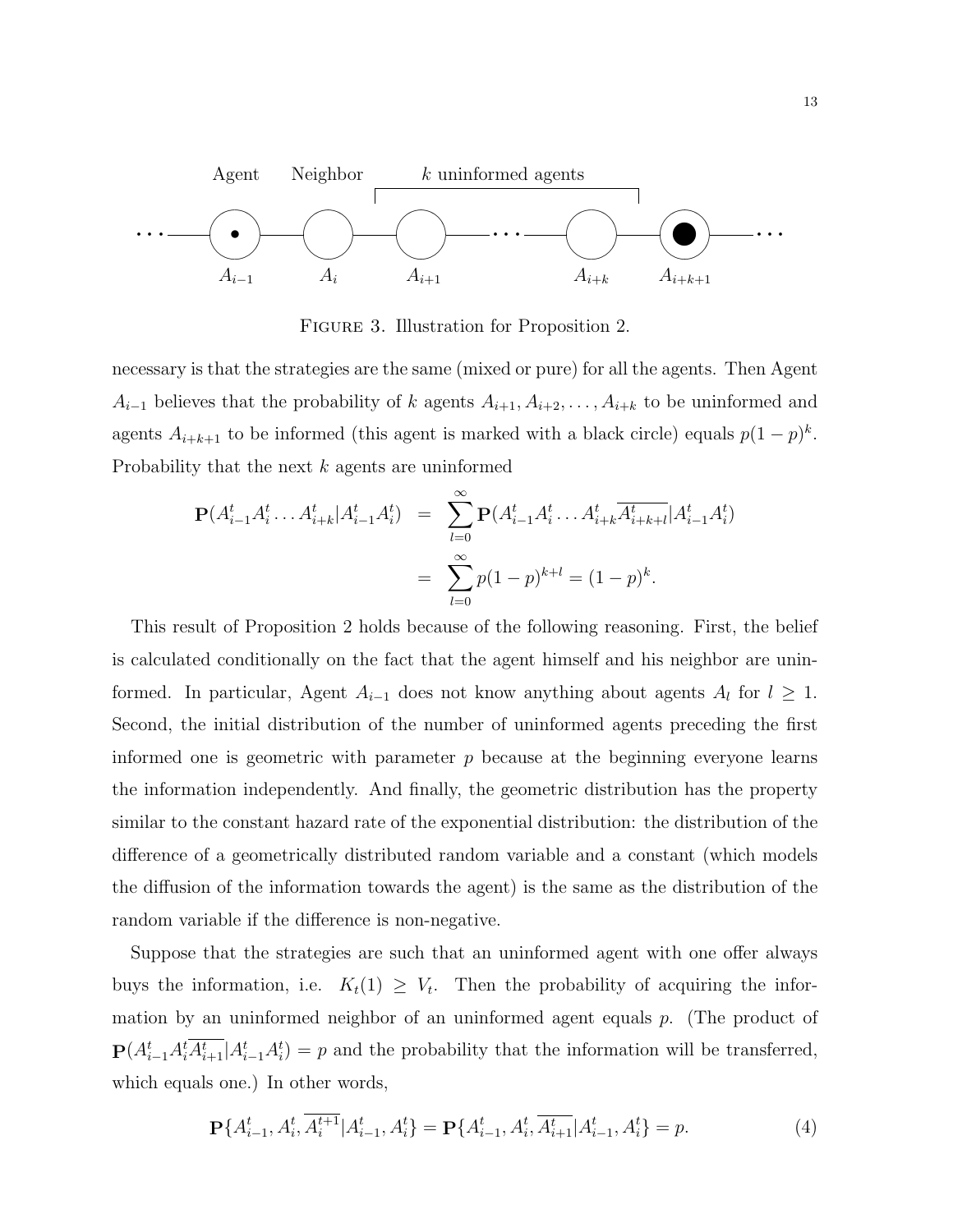Consider a pure strategy equilibrium. In this equilibrium all the informed agents offer the information for the same price  $V_t$  at time t. The following proposition characterizes all such equilibria that satisfy the transversality condition.

**Proposition 3.** For any  $p \in (0,1)$  there exists at most one pure strategy equilibrium satisfying the transversality condition; for this equilibrium

$$
K_t(1) = V_t = \frac{u}{1 - \delta(1 - p)^2}.
$$

As the buyers and sellers use the same strategy every period of time in this pure strategy equilibrium, the information always diffuses from an informed agent to his uninformed neighbor if this neighbor has only one offer. The range for the initial parameter  $p$  when pure equilibria exists will be found in the next subsection.

### 3.2. Stationary Equilibria

Proposition 3 showed that in all pure strategy equilibria the strategies do not depend on time. Such equilibria, in which the strategies do not depend on time,  $F_t(\cdot) = F(\cdot)$ ,  $K_t(1) = K$ , we will call stationary equilibria. Equation 4 shows that if an agent with one only offer always buys the information, then the probability of an uninformed agent's uninformed neighbor becoming informed equals p. This argument allows us to guess that there might be other stationary equilibria except for pure strategy equilibria. In this subsection we characterize all such equilibria.

All the possible strategies of stationary equilibria can be characterized using the following proposition.

**Proposition 4.** In any stationary equilibrium  $K(1) = V$ . For any  $p \in (0,1)$  there exists exactly one stationary equilibrium. All stationary equilibria satisfy the transversality condition. The type of the equilibrium depends on p:

1. For  $p \in \left(0, \frac{2\delta + 1 - \sqrt{4\delta + 1}}{2\delta}\right)$  $\frac{-\sqrt{4\delta+1}}{2\delta}$ 

$$
F(v) \equiv F^p(v) = \begin{cases} 0, & v < V^p; \\ 1, & v \ge V^p, \end{cases}
$$

and  $V^p = \frac{u}{1-\delta(1)}$  $\frac{u}{1-\delta(1-p)^2}$ .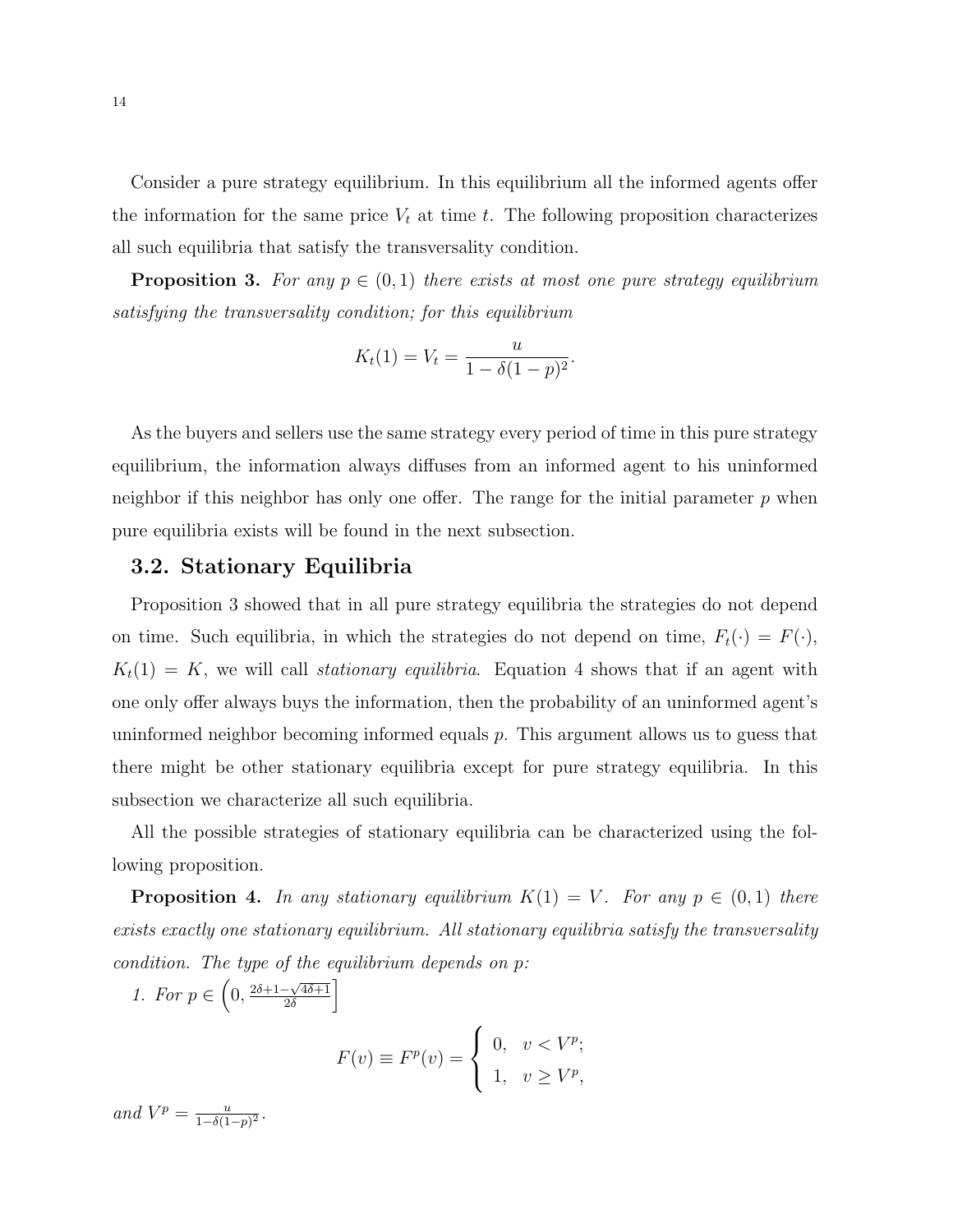2. For 
$$
p \in \left(\frac{2\delta + 1 - \sqrt{4\delta + 1}}{2\delta}, p^*\right)
$$
  
\n
$$
F(v) \equiv F_1^m(v) = \begin{cases} 0, & v < (1 - p)V_1^m; \\ \frac{1}{p} - \frac{(1 - p)V_1^m}{pv}, & (1 - p)V_1^m \le v \le u; \\ \frac{1}{p} - \frac{(1 - p)V_1^m}{pu}, & u < v < V_1^m; \\ 1, & v \ge V_1^m, \end{cases}
$$

and  $V_1^m > u$  is uniquely determined by equation

$$
\frac{u}{(1-p)V_1^m} + \delta(1-p) - \frac{1}{1-p} = \frac{\delta}{1-\delta(1-p)} \left( \frac{u}{(1-p)V_1^m} - 1 - \ln\left(\frac{u}{(1-p)V_1^m}\right) \right) (5)
$$

and decreases with p.

3. For  $p \in [p^*, 1)$ 

$$
F(v) \equiv F_1^m(v) = \begin{cases} 0, & v < (1-p)V_1^m; \\ \frac{1}{p} - \frac{V_1^m(1-p)}{pv}, & (1-p)V_1^m \le v \le V_1^m; \\ 1, & v > V_1^m, \end{cases}
$$

and

$$
V_1^m = \frac{u(1-\delta)}{(1-\delta(1-p))(1-\delta(1-p)^2)+\delta(1-p)\ln(1-p)} \in (0,1)
$$
 (6)

is a decreasing function of p for  $p \geq p^*$ .

Constant  $p^*$  is the unique solution of equation

$$
p - (1 - \delta(1 - p))(1 - p)^{2} + (1 - p)\ln(1 - p) = 0
$$
\n(7)

from interval  $\left(\frac{2\delta+1-\sqrt{4\delta+1}}{2\delta}\right)$  $\frac{-\sqrt{4\delta+1}}{2\delta},1\Big).$ 

Different strategies  $F(v)$  for all three types of stationary equilibria are depicted at Figure 4.

For a small p strategy  $F(v)$  is a degenerate distribution with the mass point at  $V^p > u$ , for a medium p strategy  $F(v)$  has both continuous part on  $[(1-p)V_1^m, u]$  and mass point at  $V_1^m > u$ , and for a high p strategy  $F(v)$  is an absolutely continuous distribution on  $[(1-p)V_2^m, V_2^m]$ , where  $V_2^m \leq u$ .

Strategy  $F(v)$  for stationary equilibria evolves in the following way as p increases (see Figure 5). For small p strategy  $F(v) = F<sup>p</sup>(v)$  is a degenerate distribution with a mass point at  $V^p > u$ , and this mass point decreases with p. After  $p = \frac{2\delta + 1 - \sqrt{4\delta + 1}}{2\delta}$  $\frac{-\sqrt{40+1}}{20}$ , an absolutely continuous segment on  $[(1-p)V_1^m, u]$  appears in  $F(v) = F_1^m(v)$ ; this segment grows  $((1-p)V_1^m, u]$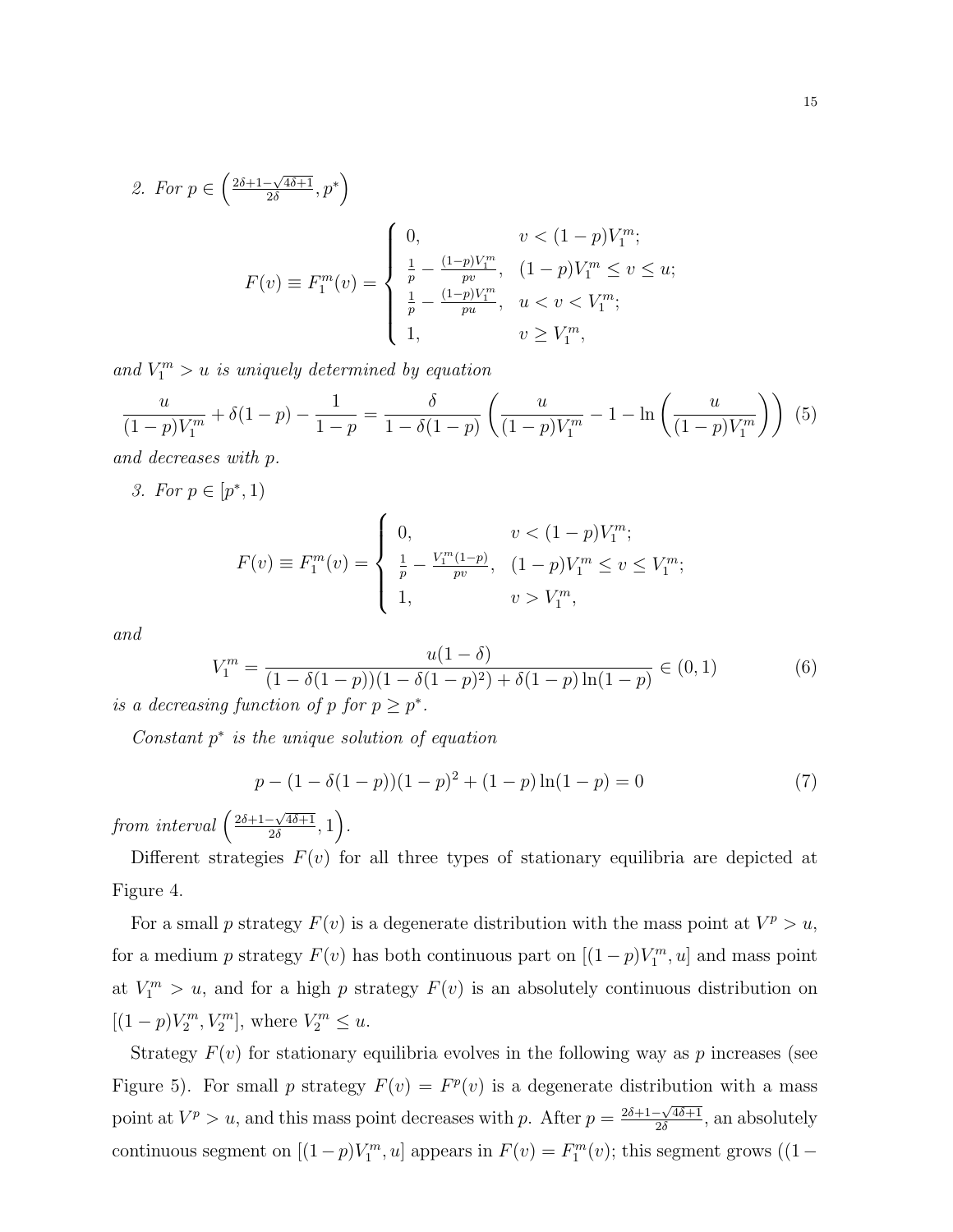

Figure 4. Stationary equilibra strategies in the infinite linear network. Left graph: pure strategy  $F^p(v)$ ; Center graph: strategy  $F_1^m(v)$ ; Right graph: strategy  $F_2^m(v)$ .

$$
\begin{array}{cccc}\n0 & \frac{2\delta+1-\sqrt{4\delta+1}}{2\delta} & p^* & 1\\
\hline\n & F^p(v) & F_1^m(v) & F_2^m(v)\n\end{array}
$$

FIGURE 5. Stationary Equilibria Regions.

 $p)V_1^m$  decreases) and the mass point  $V_1^m$  decreases to u with the mass at  $V_1^m$  decreasing to zero. At  $p = p^*$ , the mass point disappears, and the absolutely continuous segment starts moving towards zero. The lower bound decreases to 0, and the upper bound decreases to  $u(1 - \delta)$ . Distribution  $F(v)$  weakly converges to the degenerate distribution with mass point at 0.

For  $p \in (0, p^*)$  there exists a mass point at  $V > u$ . Because this mass point is above the agent's personal valuation of the information, there is a non-zero probability that the agent will get two offers V at the same time, and therefore will stay uninformed forever.

**Proposition 5.** In the stationary equilibrium with  $p \in (0, p^*)$  probability that an uninformed agent with two uninformed neighbors will stay uninformed forever equals  $p(1-F(u))^2$  $\frac{(-F(u))^2}{2-p} > 0$  and does not depend on time.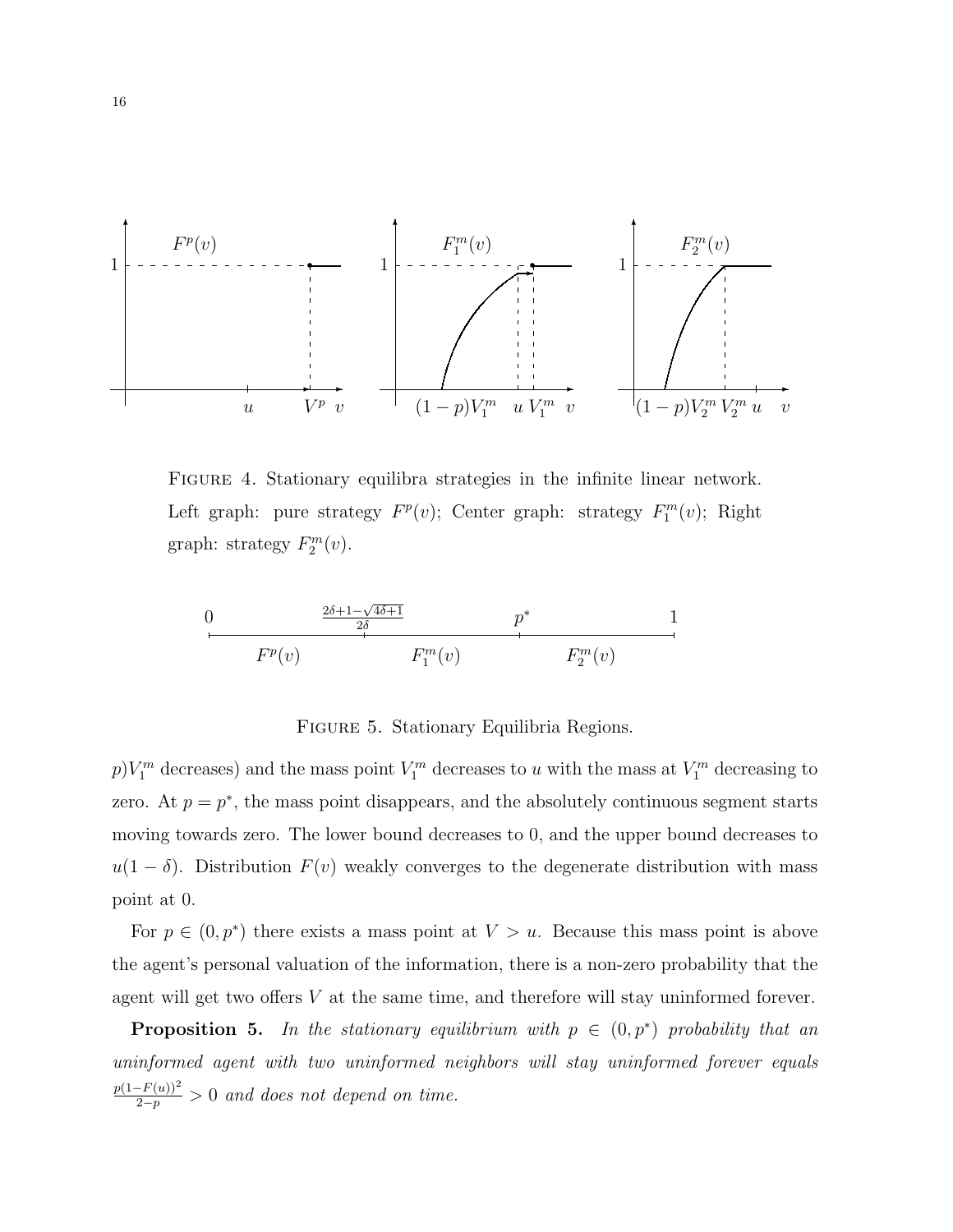Probability that a randomly chosen agent will stay uninformed forever can be calculated as the sum of two probabilities: (1) the probability that the agent and his neighbors were initially uninformed multiplied by the probability that the agent will stay uninformed forever, and (2) the probability that the agent has two informed neighbors each of which offers price above u:

$$
(1-p)^{3}\frac{p(1-F(u))^{2}}{2-p} + (1-p)p^{2}(1-F(u))^{2} = (1-p)\frac{p(1-F(u))^{2}}{2-p}.
$$

For  $p \geq p^*$  every agent in the network will get informed. This threshold  $p^*$  divides interval  $(0,1)$  into the areas of efficient and non-efficient equilibria. In order to achieve efficiency, the central planner does not need to give the information to everyone; it is enough to give the information randomly to a sufficient fraction of the population.

The equilibria of the game, in particular the stationary equilibria, might not be robust with respect to some modifications of the game. The question is what happens with the strategies if we consider the same game with a finite horizon instead of the infinite one. Take a sequence of equilibria in the games with the time limited by  $T$ . We want to investigate how close are the equilibria in such finite horizon games to the infinite horizon game equilibria, i.e. the limit of the equilibria of the games with finite horizons.

**Proposition 6.** For small enough p the equilibria for the finite horizon games converge to the pure strategy stationary equilibrium for the infinite horizon game.

## 3.3. Equilibria with Unbounded Price

The transversality condition restricts the prices. In this subsection we construct an example with a family of strategies in which this condition is not satisfied. The prices offered exceed some level and increase to infinity with time. What the agents pay for the information is not justified by the utility of the agents who get the information due to the transaction; the current price is supported by the expectations of the higher prices in the future.

Consider the linear network. For simplicity, we restrict our attention to the equilibria with pure strategies only, in which a buyer with two offers will not buy the information because these offers exceed his personal valuation of the information. By  $V_t$  we denote the offer/acceptance price at period  $t$ . A buyer with one informed neighbor only should be indifferent between buying the information and waiting, therefore the following equation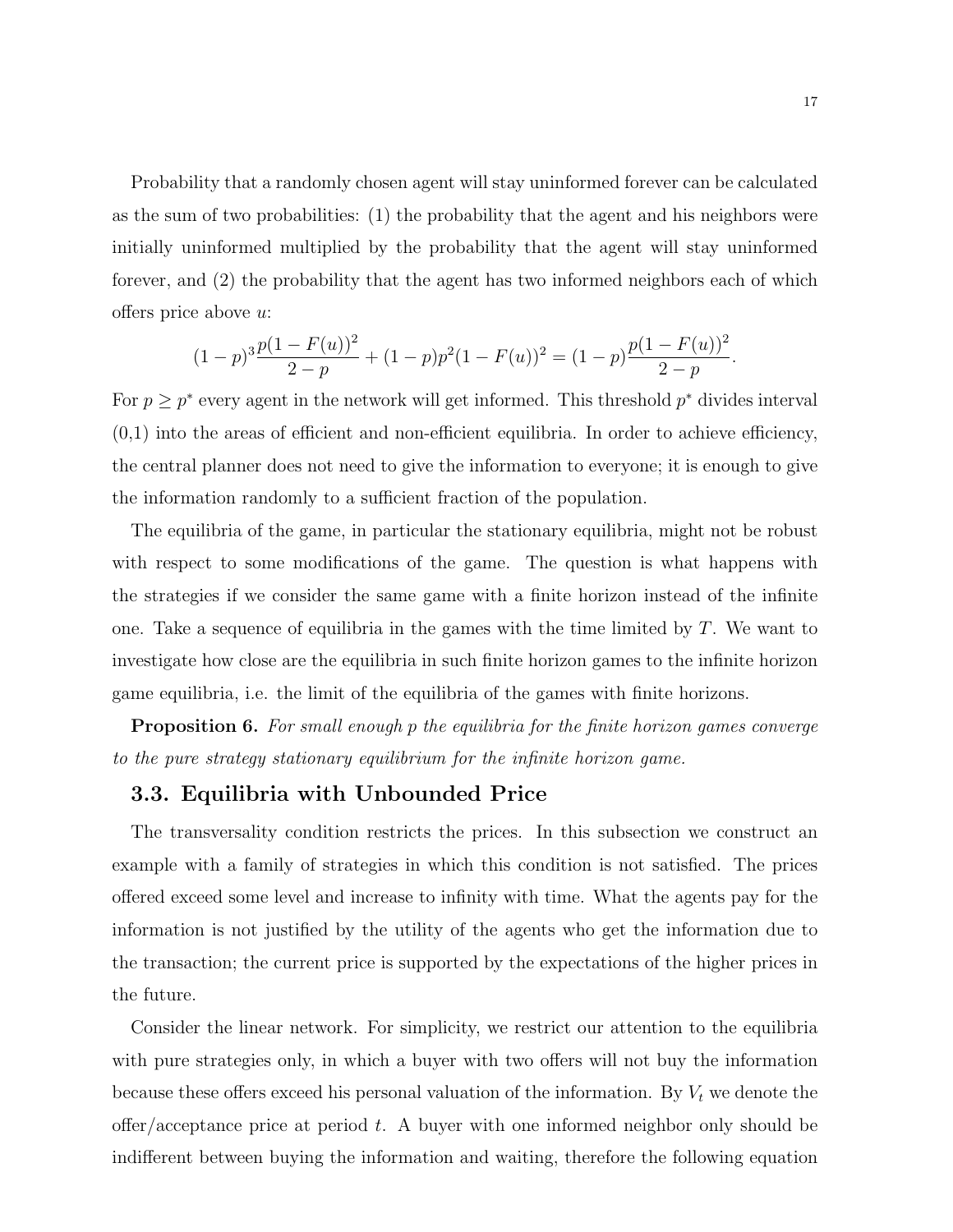holds for any t:

$$
u - V_t + \delta (1 - p)^2 V_{t+1} = 0,
$$

i.e. buying the information and offering it to the uninformed agent gives zero expected utility. After rearranging the terms, one can get

$$
V_{t+1} - \frac{u}{1 - \delta(1-p)^2} = \frac{V_t - \frac{u}{1 - \delta(1-p)^2}}{\delta(1-p)^2}.
$$

Taking into account that in the stationary pure strategy equilibrium price always equals  $\bar{V} = \frac{u}{1 - \delta(1)}$  $\frac{u}{1-\delta(1-p)^2}$ , we get

$$
V_{t+1} - \bar{V} = \frac{V_t - \bar{V}}{\delta(1 - p)^2}.
$$
\n(8)

As  $\delta(1-p)^2 < 1$ , difference  $V - \bar{V}$  grows exponentially if initial  $V_0$  exceeds  $\bar{V}$ :

$$
V_t = \overline{V} + (V_0 - \overline{V}) \left(\frac{1}{\delta(1-p)^2}\right)^t.
$$

The only additional requirement for  $V_0$  is that a seller does not deviate to offering u at  $t = 0$ , i.e.  $V_0(1 - p) > u$  (if the prices increase, it will also be true for arbitrary t). Therefore, for any

$$
V_0 > \max\left(\frac{u}{1-p}, \frac{u}{1-\delta(1-p)^2}\right)
$$

the equilibrium we get is a pure strategy equilibrium for which the transversality condition fails, and the prices increases to infinity with time.

# 4. Random Networks

The analysis of the fixed networks showed that some equilibria in such networks possess some properties, like the price does not converge to zero. In this section we want to consider random networks, and find the properties of equilibria in these random networks to compare them with the properties of equilibria of the fixed networks.

Suppose that every period of time the agents are randomly matched with exactly M other agents<sup>5</sup>, and the network formed does not contain cycles. It means that at every

<sup>&</sup>lt;sup>5</sup>Random network is a controversial issue, although it is used in many models. In this paper we do not discuss the question of existence of such networks (although we believe that it is possible to construct a formal justification). We rather use some assumptions about such networks, namely that no two current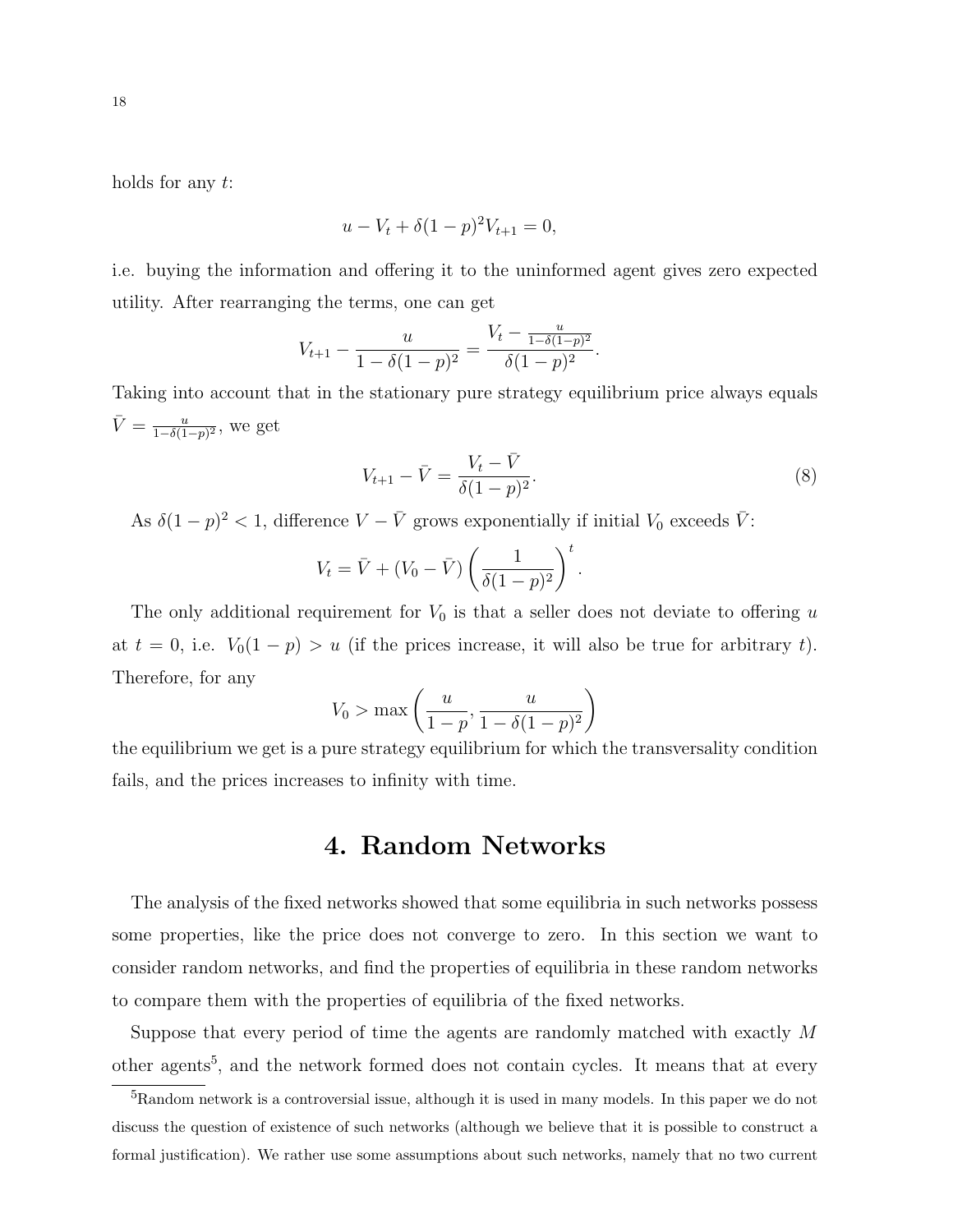period of time a new M-network or a set of them is formed, and no past history can influences the agents' current decisions. Therefore, the agents' actions are independent across the time and neighbors.

As before, all the informed agents can simultaneously make their offers to their uninformed neighbors, and the uninformed agents decide to accept one of the available offers or to wait. As we deal with the random network, the informed agents make their offers to uninformed neighbors every period of time, and the offers made expire at the end of each period with the abortion of the connections.

At the beginning, every agent independently with probability  $p$  learns the information. The seller strategy is a distribution function of offers  $F_t(v)$ . The buyer strategy is a threshold  $K_t$  — the maximal price at which he is ready to buy the information. As new network is randomly formed each period of time,  $K_t$  does not depend on the number of informed neighbors. We consider only symmetric equilibria, i.e. the agents use the same strategies.

As before, denote  $V_t = \sup \sup F_t(\cdot)$ . Threshold  $K_t \geq V_t$  because otherwise offer  $V_t > K_t$  will never be accepted. Distribution function  $F_t(\cdot)$  is absolutely continuous because  $K_t \geq V_t$  and the agents will try to avoid the competition from other agents at the mass points. Also,  $K_t \leq V_t$  because otherwise the agents selling the information for price  $V_t < K_t$  will be able to increase their offer to  $K_t$  without decreasing the probability of the deal. Therefore,  $K_t$  coincides with  $V_t$ , and later in this section  $V_t$  will represent both constants.

From  $K_t = V_t$  follows that an agent becomes informed once he has at least one informed neighbor. Denote the probability of being informed at the beginning of period t by  $p_t$ , with  $p_1 = p$ . Then

$$
p_{t+1} = p_t + (1 - p_t)(1 - (1 - p_t)^M) = 1 - (1 - p_t)^{M+1};
$$
  

$$
1 - p_{t+1} = (1 - p_t)^{M+1},
$$

and  $p_t$  monotonically approaches 1.

neighbors can have any influence on each other in the future. In particular, the probability of being matched with the same partner twice is assumed to be zero.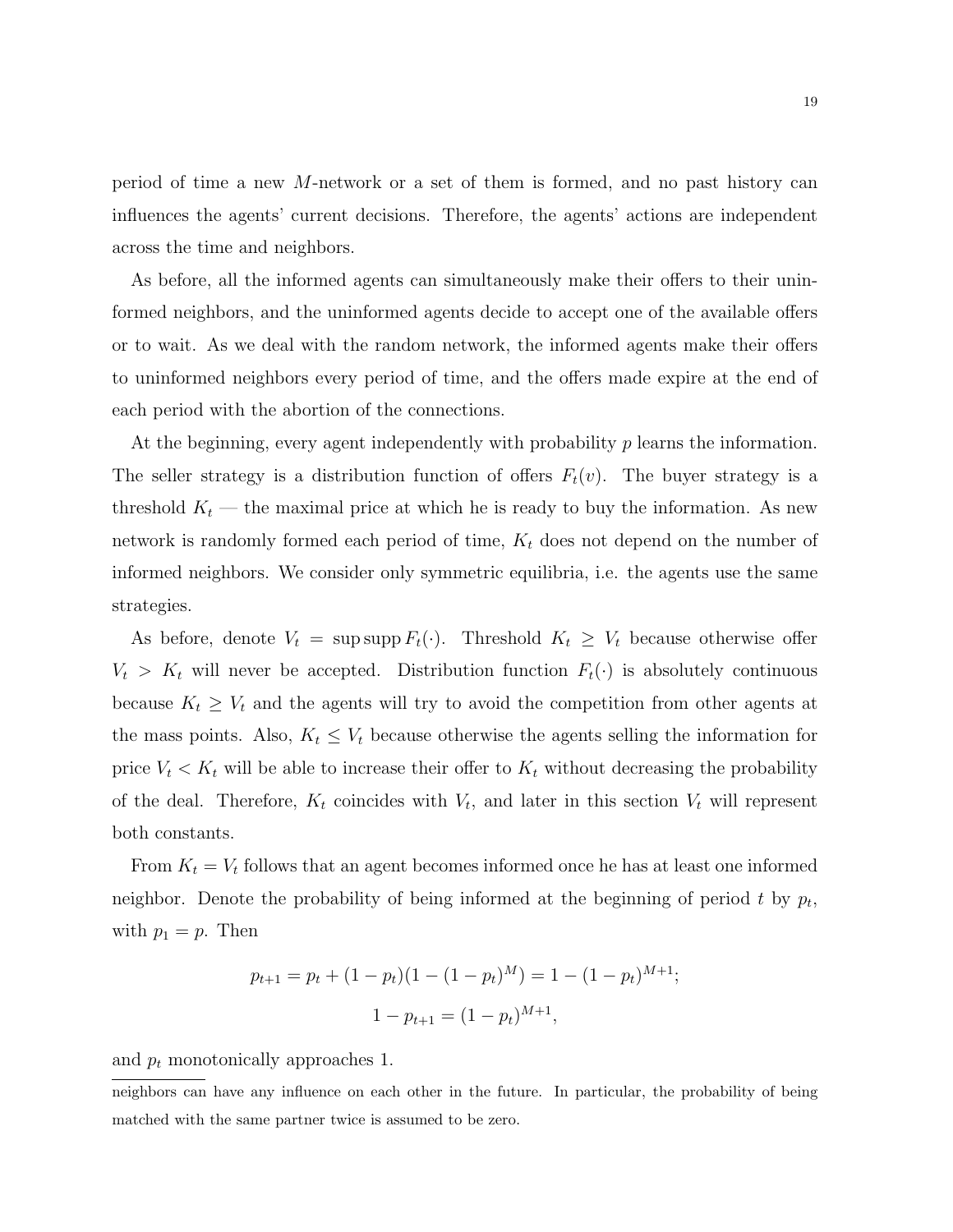Denote

$$
g_t = (1 - p_t)^{M-1} (M + (1 - p_t)).
$$
\n(9)

As  $p_t$  monotonically approaches 1,  $g_t$  monotonically approaches 0.

As before, by the transversality condition we understand that the price in the transactions does not exceed the discounted expected utility of all the agents who get the information due to this transaction. The following proposition completely characterizes equilibria satisfying the transversality condition.

**Proposition 7.** For any initial probability  $p \in (0,1)$  there is only one equilibrium that satisfies the transversality condition. In this equilibrium the seller strategy

$$
F_t(v) = \frac{1}{p_t} - \frac{1 - p_t}{p_t} \left(\frac{V_t}{v}\right)^{\frac{1}{M-1}};
$$
\n(10)

$$
supp F_t(\cdot) = [V_t(1 - p_t)^{M-1}, V_t].
$$
\n(11)

The highest price possible at period t

$$
V_t = V_1 \prod_{i=2}^t \frac{1}{\delta g_i} - u(1-\delta) \sum_{i=2}^t \prod_{j=i}^t \frac{1}{\delta g_j};
$$
\n(12)

$$
V_1 = u(1 - \delta) \left( 1 + \sum_{i=3}^{\infty} \prod_{j=2}^{i-1} \delta g_i \right) < \infty. \tag{13}
$$

The highest possible price  $V_t$  monotonically decreases to  $u(1 - \delta)$ , and the expected price  $\mathbf{E}_{F_t} v$  converges to 0.

As we see,  $V_t$  is uniquely determined by constants  $M$ ,  $p$ ,  $u$ , and  $\delta$ .  $F_t(\cdot)$  weakly converges to the degenerate distribution with the mass point at zero.

# 5. Conclusion

In this paper we show that the structure of the social connections plays an important role in information diffusion. It determines the price pattern the sellers charge for the information and the buyers strategy. In particular, the price asked does not always converge to zero. The agents making an offer might believe that the probability of an uninformed neighbor getting another acceptable offer is small enough, therefore they do not decrease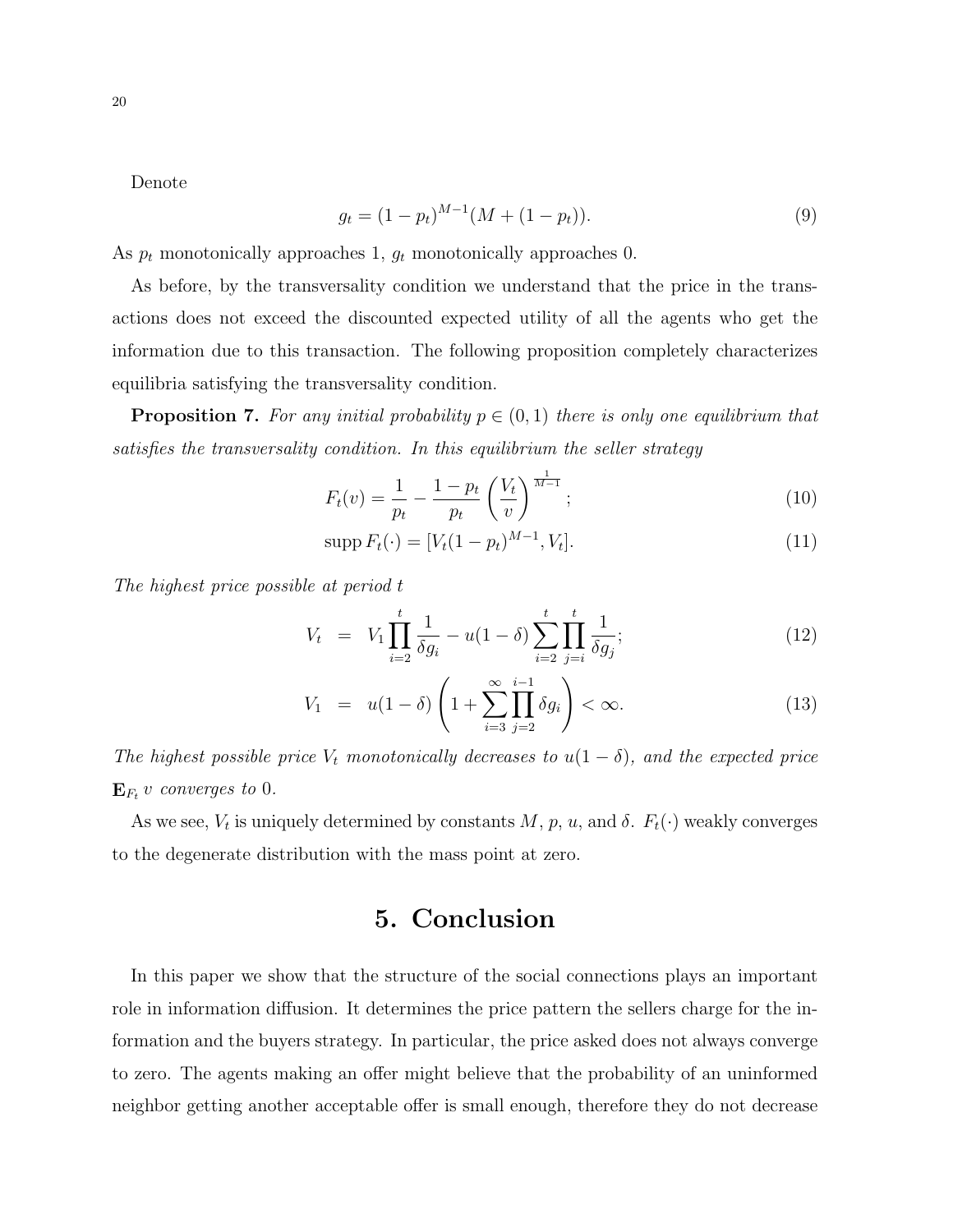the price. In the case of many uninformed agents at the beginning, this belief leads to the price exceeding the personal valuation of the information.

Not all the agents might learn the information at the end if the price exceeds the personal valuation; it happens if the information is a scarce resource. The information diffuses to all the agents if the fraction of the initially informed agents is large enough. Therefore, if the government wants everyone to have the information, it does not need to give it to all the agents; it is enough to exceed some threshold, and after this the agents will successfully trade the information with each other.

The linear network considered in many papers does not constitute a representative example. It has the property which is particular only for such a network: the belief about the number of uninformed agents till the first informed one, conditional on the fact that the agent himself and his neighbor are uninformed, does not depend on time. Due to this there exists the stationary equilibrium where the strategies the agents use do not depend on time.

The equilibrium for the random network differs from the fixed network in the following aspects. The uninformed agents buy the information as soon as they get at least one offer. The average price offered at period  $t$  converges to 0; however, the upper bound of the price converges to  $u(1 - \delta)$ . In the random network, every agent becomes informed with probability 1.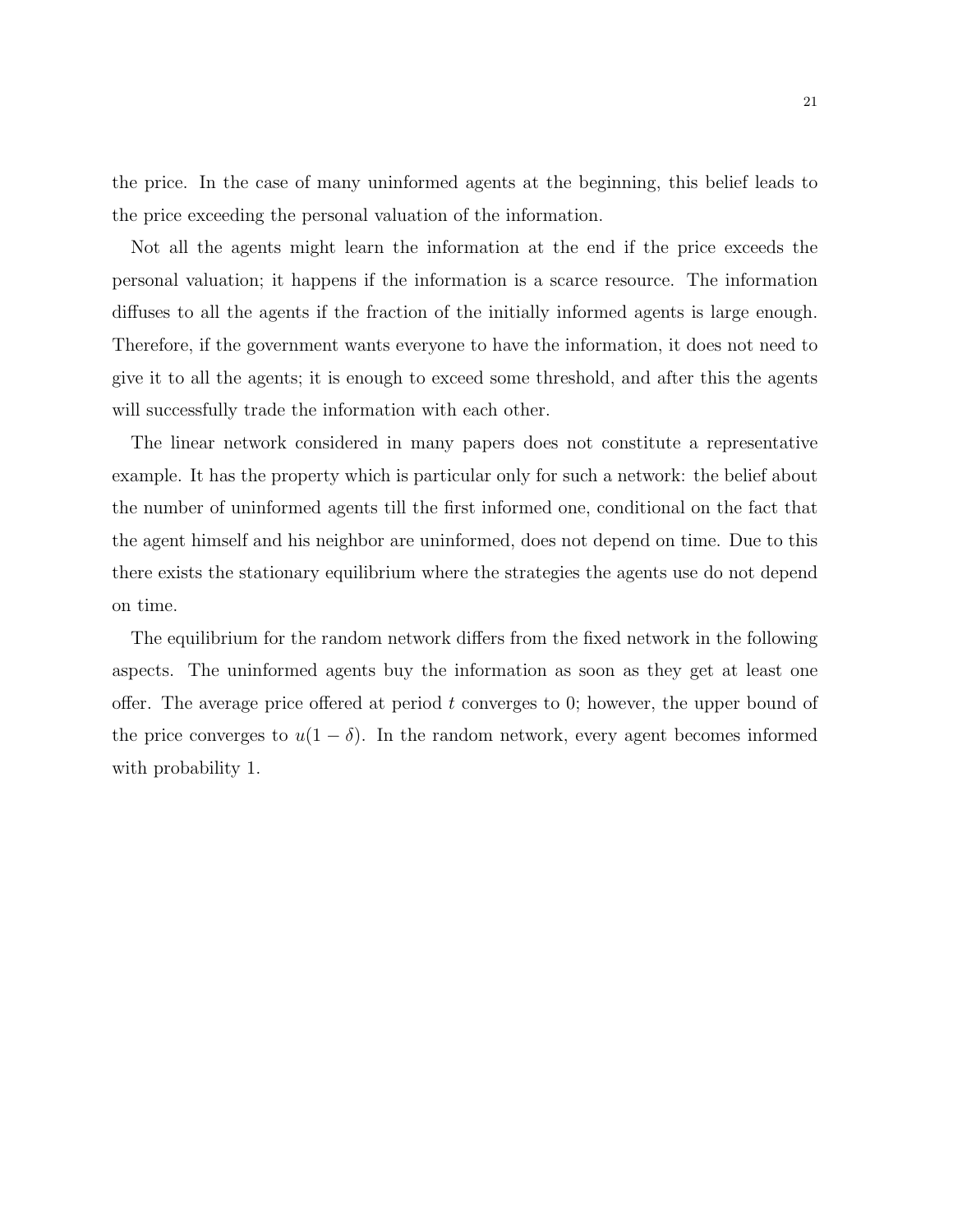#### **REFERENCES**

- 1. Bala, Venkatesh, and Sanjeev Goyal. 1998. "Learning from Neighbors." Review of Economic Studies 65(3), pp. 595-621.
- 2. Banerjee, Abhijit V., and Kaivan D. Munshi. 2000. "Networks, Migration and Investment: Insiders and Outsiders in Tirupur's Production Cluster." MIT Department of Economics Working Paper Series No. 00-08.
- 3. Belli, Pedro. 1997. "The Comparative Advantage of Government: a Review." World Bank Policy Research Working Paper No. 1834.
- 4. Billingsley, Patrick. 1995. "Probability and Measure." Edition 3. New York: John Wiley & Sons.
- 5. Boyd, Robert, and Peter J. Richerson. 2005. "Solving the Puzzle of Human Cooperation," In: "Evolution and Culture," S. Levinson ed. MIT Press, Cambridge MA, pp. 105-132.
- 6. Chatterjee, Kalyan, and Susan H. Xu. 2004. "Technology Diffusion by Learning from Neighbors." Advances in Applied Probability 36(2), pp. 355-376.
- 7. Conley, Timothy G., and Christopher R. Udry. 2000. "Learning About a New Technology: Pineapple in Ghana." Economic Growth Center Discussion Paper No. 817. New Haven: Yale University.
- 8. Eshel, Ilan, Larry Samuelson, and Avner Shaked. 1998. "Altruists, Egoists, and Hooligans in a Local Interaction Model." American Economic Review 88(1), pp. 157-179.
- 9. Foster, Andrew D., and Mark R. Rosenzweig. 1995. "Learning by Doing and Learning from Others: Human Capital and Technical Change in Agriculture." Journal of Political Economy 103(6), pp. 1176-1209.
- 10. Fudenberg, Drew, David K. Levine, and Eric Maskin. 1994. "The Folk Theorem with Imperfect Public Information." Econometrica 62(5), pp. 997-1039.
- 11. von Hippel, Eric. 1988. "The Sources of Innovation." New York: Oxford University Press, 218 p.
- 12. Muto, Shigeo. 1986. "An Information Good Market with Symmetric Externalities." Econometrica 54(2), pp. 295-312.
- 13. Polanski, Arnold. 2007. "A Decentralized Model of Information Pricing in Networks." Journal of Economic Theory 136, pp. 497512.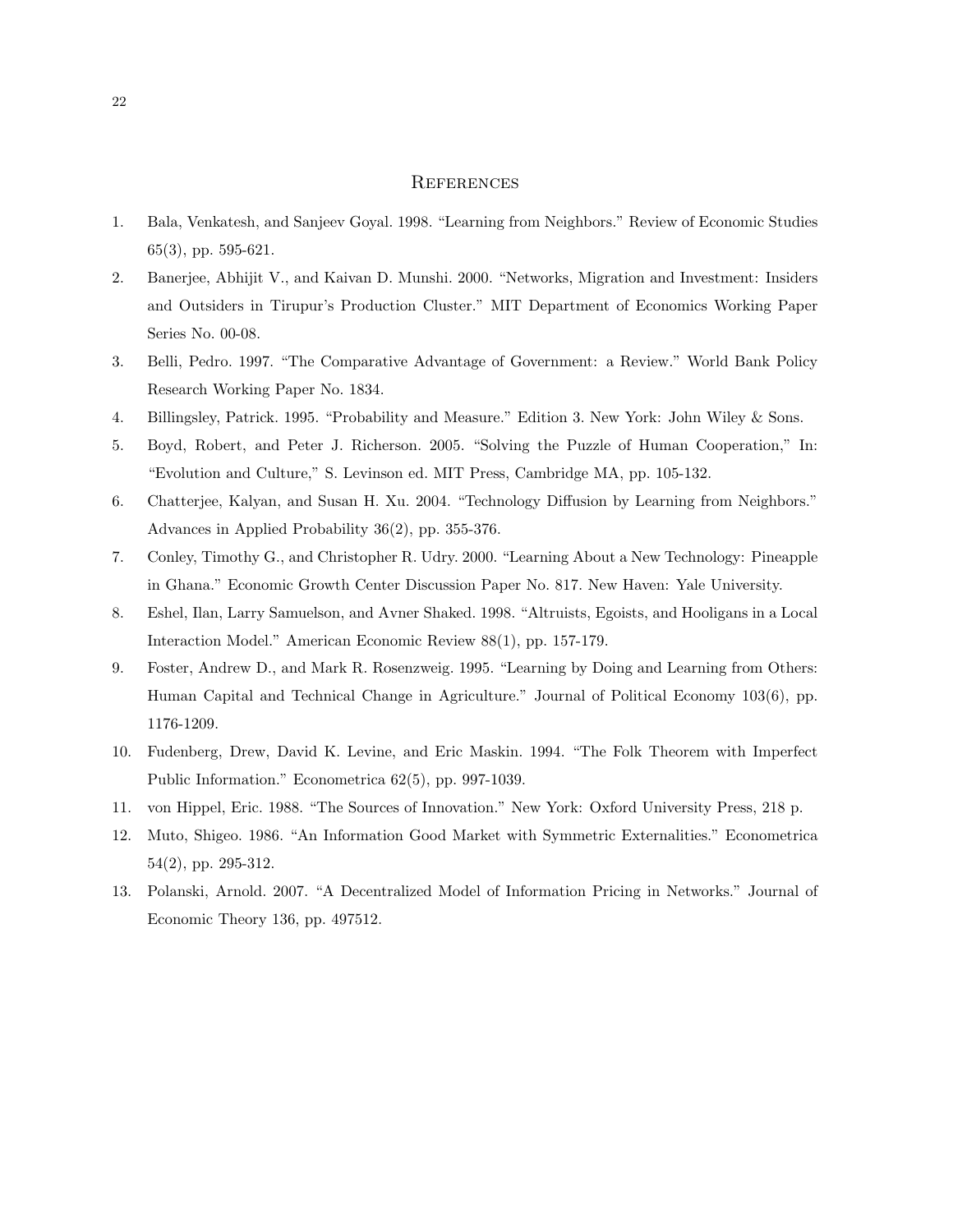# Appendix

Lemma 1. The differential equation

$$
af'(x)x = 1 - bf(x)
$$

for  $b \neq 0$ ,  $a \neq 0$  has solution

$$
f(x) = \frac{1}{b} - C x^{-b/a}.
$$
 (14)

#### Proof of lemma 1.

The solution is verified by substituting formula  $(14)$  for  $f(x)$  into the original equation and the fact that the first-order differential equation has only one undetermined constant.

#### $\Box$

#### Proof of proposition 1.

The neighbors are connected only through the agent, therefore the seller strategy can be independent for each of his uninformed neighbors; if the offer is made, it follows some distribution function  $F_t(v)$ , which depends only on time.

Suppose that a buyer with exactly  $l$  informed neighbors accepts offer  $v$ . Then accepting offer  $v' < v$  increases the buyer's expected payoff by  $v - v'$  without changing his expectations of the future resales. The expected utility of waiting with the lowest offer  $v' < v$  increases by less than  $v - v'$  because the best difference is  $v - v'$  and the discount factor decreases it. Therefore, the strategy of a buyer with l informed neighbors is to accept an offer either from interval  $[0, K_t(l))$ or  $[0, K_t(l)]$  for some  $K_t(l) \geq 0$ . The buyer is indifferent to accept offer  $K_t(l)$  or to wait.

If for a buyer there is no mass of offers at  $K_t(l)$ , then these two options (to buy immediately and to wait) do not differ, and we can choose the closed interval. If there is a mass point, then the sellers who create the mass point  $(F_t(\cdot))$  has a mass point) would prefer to deviate to  $K_t(l) - \epsilon$ , which means that this is not an equilibrium and  $K_t(l)$  can not be a mass point of offers. Therefore, we can always assume that a buyer with  $l$  neighbors accepts any offer not exceeding  $K_t(l)$ .

To prove the existence of an equivalent equilibrium in which all the sellers make their offers immediately, consider one informed agent A and his uninformed neighbor B. By waiting agent A can observe only the fact that B gets the information from his other neighbor (what makes impossible selling the information to B). Agent A makes such offer  $v$  that maximizes his expected payoff.

There are 2 options: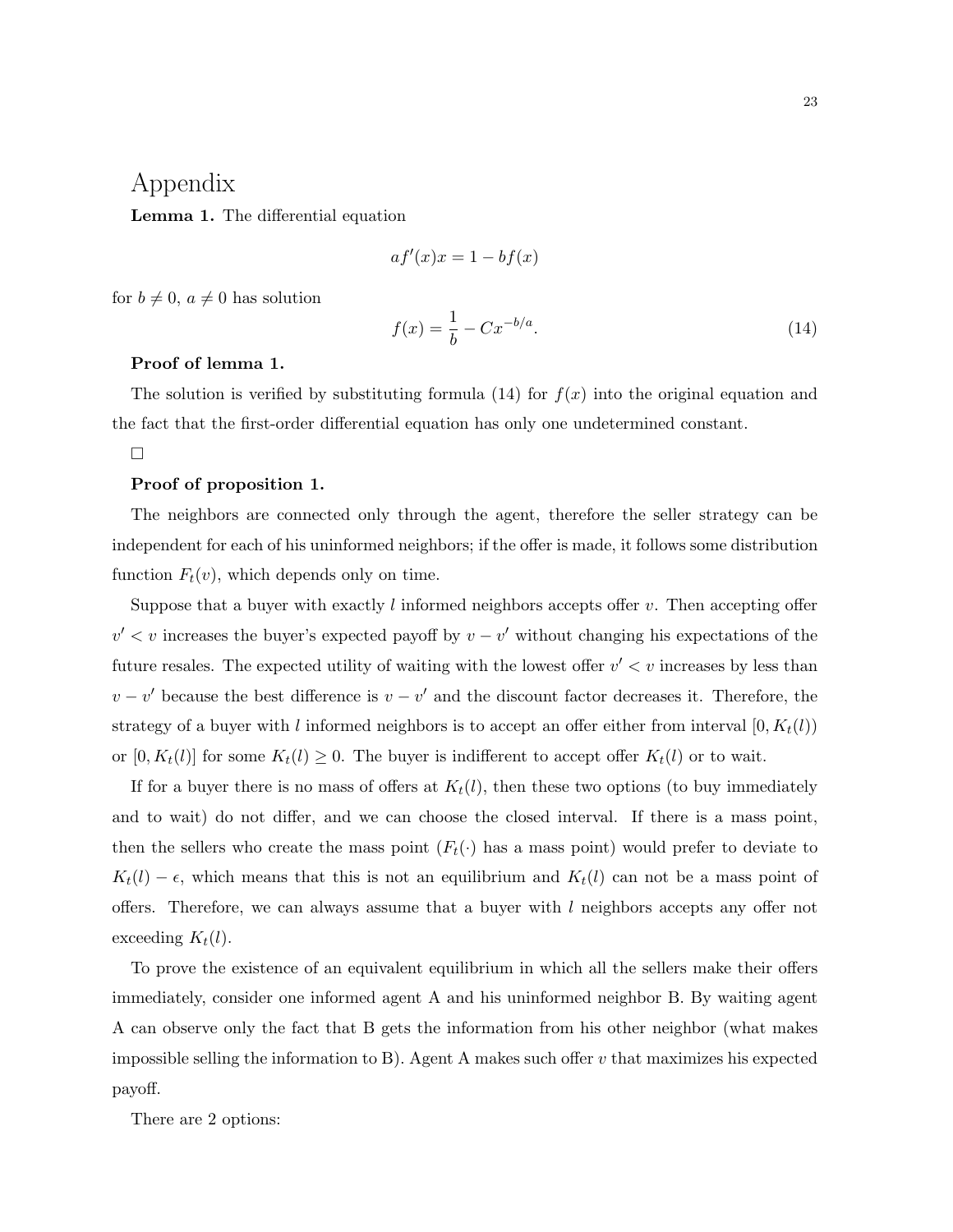**Option 1.** Agent B with non-zero probability may accept offer v earlier than agent A normally makes it. Then agent A is strictly better off by making the offer earlier, and therefore this is not an equilibrium to delay with making this offer.

Option 2. Agent B would not accept offer v earlier than agent A normally makes it. Then by making offer  $v$  earlier Agent A does not change his own payoff and the rest of his strategy. Suppose that Agent B has other lowest offer and making offer v earlier changes B's behavior. As B does not accept offer v (we excluded option 1) then the other offer he has is better, and B knows it because A does not make an offer. Consequently, revealing v does not change B's decision to accept other offers. Therefore, making offer  $v$  earlier does not change anything and making the offers as soon as possible is a new equivalent equilibrium.

#### $\Box$

#### Proof of proposition 2.

The proof has the following structure. First, we consider the following modification of the game: agents  $A_i$ ,  $A_{i-1}$ ,... are always uninformed at the beginning (see Figure 3). Second, we demonstrate that random variables  $\xi_1$  and  $\xi_1 - \xi_t$  are independent for any t, where  $\xi_t$  is the number of uninformed agents  $A_{i+1}, A_{i+2}, \ldots, A_{i+k}$  till the first informed agent  $A_{i+k+1}$  at time t. Third, we show that  $\xi_t$  conditional on  $\xi_t \geq 0$  has the same geometric distribution as  $\xi_1$ . And last, we return to the original game, and prove formula 3 from the Proposition.

Step 1. Defining the game and random variables.

Suppose that  $A_i$ ,  $A_{i-1}$ ,... are always uninformed at the beginning. Define random variable  $\xi_t \in \mathbb{Z}$  in the following way:

 $\xi_t = \min\{k : A_{i+k+1}$  is informed at the beginning of period  $t\}.$ 

Random variable  $\xi_t \in \mathbb{Z}$  stands for the first informed agent in the network.

Step 2. Independence of  $\xi_1$  and  $\xi_1 - \xi_t$ .

Consider agent l who acquires the information at period t. Let  $\eta_{lt}$  be the number of periods it takes for agent  $l$  to transfer the information to his left neighbor, if this neighbor has only one offer. The agents act independently, therefore all random variables  $\{\eta_{lt}\}\$ are independent of each other and  $\xi_1$ . The agents use the same strategies, therefore  $\{\eta_{lt}\}\$ l are identically distributed for each t.

Let  $\eta_l$  stands for the number of agents the information diffused to the left by time t if initially agent l is the first informed agent. Variables  $\eta_l$  are determined by  $\{\eta_{l'l'}\}_{l'l'}$  and therefore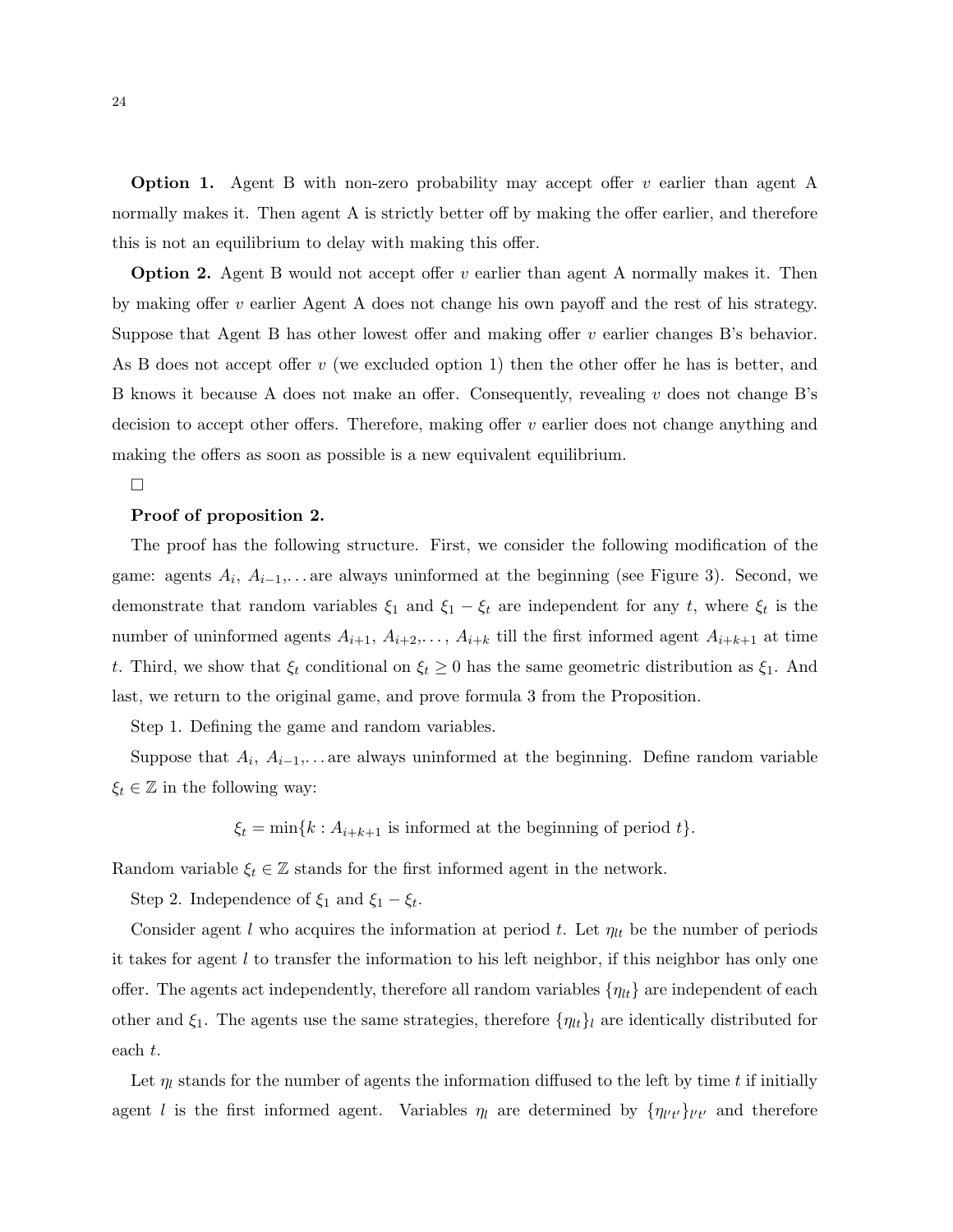Note that

$$
\mathbf{P}(\xi_1 = m, \xi_1 - \xi_t = l) = \mathbf{P}(\xi_1 = m, \eta_{\xi_1} = l) = \mathbf{P}(\xi_1 = m, \eta_m = l)
$$

$$
= \mathbf{P}(\xi_1 = m) \mathbf{P}(\eta = l);
$$

$$
\mathbf{P}(\xi_1 - \xi_t = l) = \sum_m \mathbf{P}(\xi_1 = m, \xi_1 - \xi_t = l) = \sum_m \mathbf{P}(\xi_1 = m) \mathbf{P}(\eta = l) = \mathbf{P}(\eta = l),
$$

i.e. random variables  $\xi_1$  and  $\xi_1 - \xi_t$  are independent.

Step 3. Geometric distribution of  $\xi_t$  conditional on  $\xi_t \geq 0$ .

We want to prove

$$
\mathbf{P}\{\xi_t = k|\xi_t \ge 0\} = p(1-p)^k, \qquad \forall t, k \in \mathbb{N}.
$$
 (15)

Note that this formula holds for  $t = 1$  because the agents independently with probability p get the information at the beginning.

$$
\mathbf{P}\{\xi_t = k | \xi_t \ge 0\} = \frac{\sum\limits_{l \ge 0} \mathbf{P}(\xi_1 = k + l, \xi_1 - \xi_t = l)}{\sum\limits_{l \ge 0, k' \ge 0} \mathbf{P}(\xi_1 = k' + l, \xi_1 - \xi_t = l)} = \frac{\sum\limits_{l \ge 0} p(1 - p)^{k+l} \mathbf{P}(\xi_1 - \xi_t = l)}{\sum\limits_{l \ge 0, k' \ge 0} p(1 - p)^{k' + l} \mathbf{P}(\xi_1 - \xi_t = l)}
$$

$$
= \frac{(1 - p)^k \sum\limits_{l \ge 0} p(1 - p)^l \mathbf{P}(\xi_1 - \xi_t = l)}{\frac{1}{p} \sum\limits_{l \ge 0} p(1 - p)^l \mathbf{P}(\xi_1 - \xi_t = l)} = p(1 - p)^k,
$$

i.e. formula 15 holds for any t.

Step 4. Proof of formula 3 from the Proposition.

Consider the original game. In this game, agents  $A_{i-1}$ ,  $A_i$ , can get the information by time t either at the beginning, from  $A_{i-2}$ , or from  $A_{i+1}$ . We considered the process from the right. We can make the same analysis from the left, and consider corresponding random variable  $\zeta_t$  the distance from the right informed agent to  $A_{i-1}$  in the hypothetical network where all the agents  $A_{i-1}, A_i, \ldots$  are uninformed at the beginning, Then  $\xi_t$  and  $\zeta_t$  are independent, and for any  $k \geq 0$ 

$$
\mathbf{P}(A_{i-1}^t A_i^t \dots A_{i+k}^t \bar{A}_{i+k+1}^t | A_{i-1}^t A_i^t) = \mathbf{P}(\zeta_t \ge 0, \xi_t = k | \zeta_t \ge 0, \xi_t \ge 0) = \frac{\mathbf{P}(\zeta_t \ge 0, \xi_t = k)}{\mathbf{P}(\zeta_t \ge 0, \xi_t \ge 0)} = \frac{\mathbf{P}(\xi_t = k)}{\mathbf{P}(\xi_t \ge 0)} = p(1-p)^k.
$$

 $\Box$ 

Proof of proposition 3.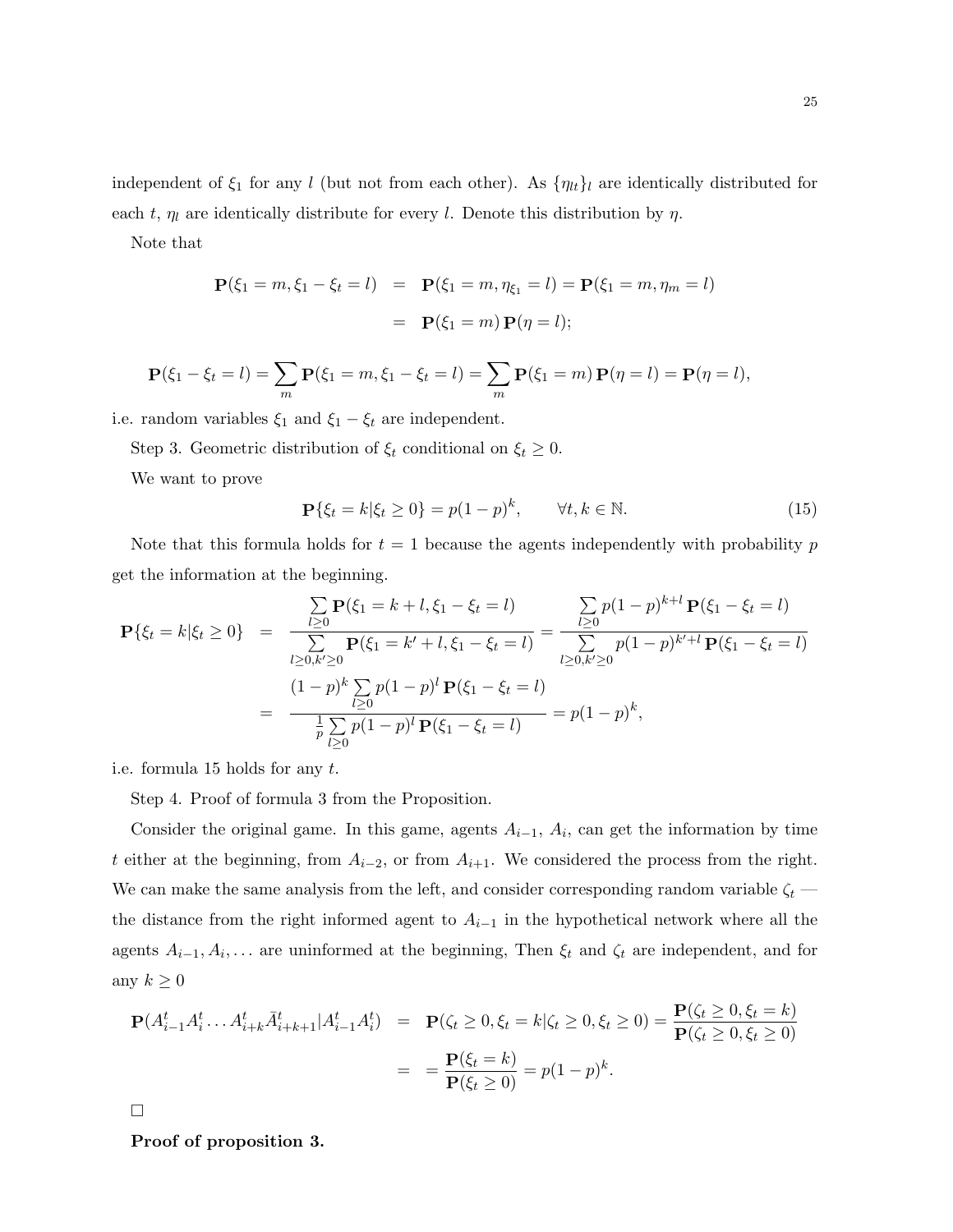Consider first t such that  $V_t \leq u$ . Consider an agent who makes an offer at time t to his uninformed neighbor. There is a non-zero probability that the neighbor has the same offer  $V_t$  from his another neighbor, and will be choosing the best one. Then the agent will benefit by decreasing his offer to  $V_t - \epsilon$ : the probability of selling the information increases, and the payment stays almost the same. Therefore,  $V_t > u$  for all t.

Suppose that there exists t such that  $V_t < K_t(1)$ . The agent accepts offer  $V_t$  only if this is the only offer, and another neighbor is uninformed. By increasing the offer to  $K_t(1)$  the seller does not decrease the chance of the deal, but increases the payment. Therefore,  $V_t$  can not be less than  $K_t(1)$ .

At every period of time there is either no trade or all the agents with one informed neighbor only buy the information.

Consider first t such that  $V_t = K_t(1)$ ,  $V_{t+1} > K_{t+1}(1)$ . Suppose that  $t > 1$  (the proof with slight modification works for  $t = 1$ , too.) The agents with one offer  $V_{t+1}$  only at time period  $t+1$  wait with the purchase until some period  $\tau > t+1$  with  $V_{t+1} \leq K_{\tau}(1)$ , and there is no trade in periods  $t + 1, t + 2, \ldots, \tau - 1$ .

Any agent who buys the information at period  $t$  has utility zero because the offer from other neighbors will exceed  $u$ , and the seller has all the power. Therefore,

$$
-V_t + u + \delta^{\tau - t} (1 - p)^2 V_{t+1} = 0.
$$
 (16)

Suppose that some agent with one the only offer  $V_t$  at period t does not buy the information immediately, but waits till period  $t + 1$ . If his neighbor still stays uninformed, then he pays  $V_t$ at period  $t + 1$ , and offers it to his uninformed neighbor at time  $t + 2 \leq \tau$  for  $V_{t+1}$ . Then, using equation 16, his utility

$$
\delta(1-p)(-V_t + u + \delta^{\tau-t-1}(1-p)V_{t+1}) = \delta(1-p)(-V_t + u) + V_t - u
$$
  
= 
$$
(V_t - u)(1 - \delta(1-p)) > 0
$$

because  $V_t > 0$ , which means that this is not an equilibrium. The intuition behind the fact the the utility increases if the agent waits is the following: by waiting the agent decreases the uncertainty about the possibility of reselling the information.

We have proved that for any period t holds  $V_t = K_t(1)$ . Equation 16 for  $\tau = t + 1$  gives us the the law of motion for  $V_t$ :

$$
-V_t + u + \delta(1-p)^2 V_{t+1} = 0.
$$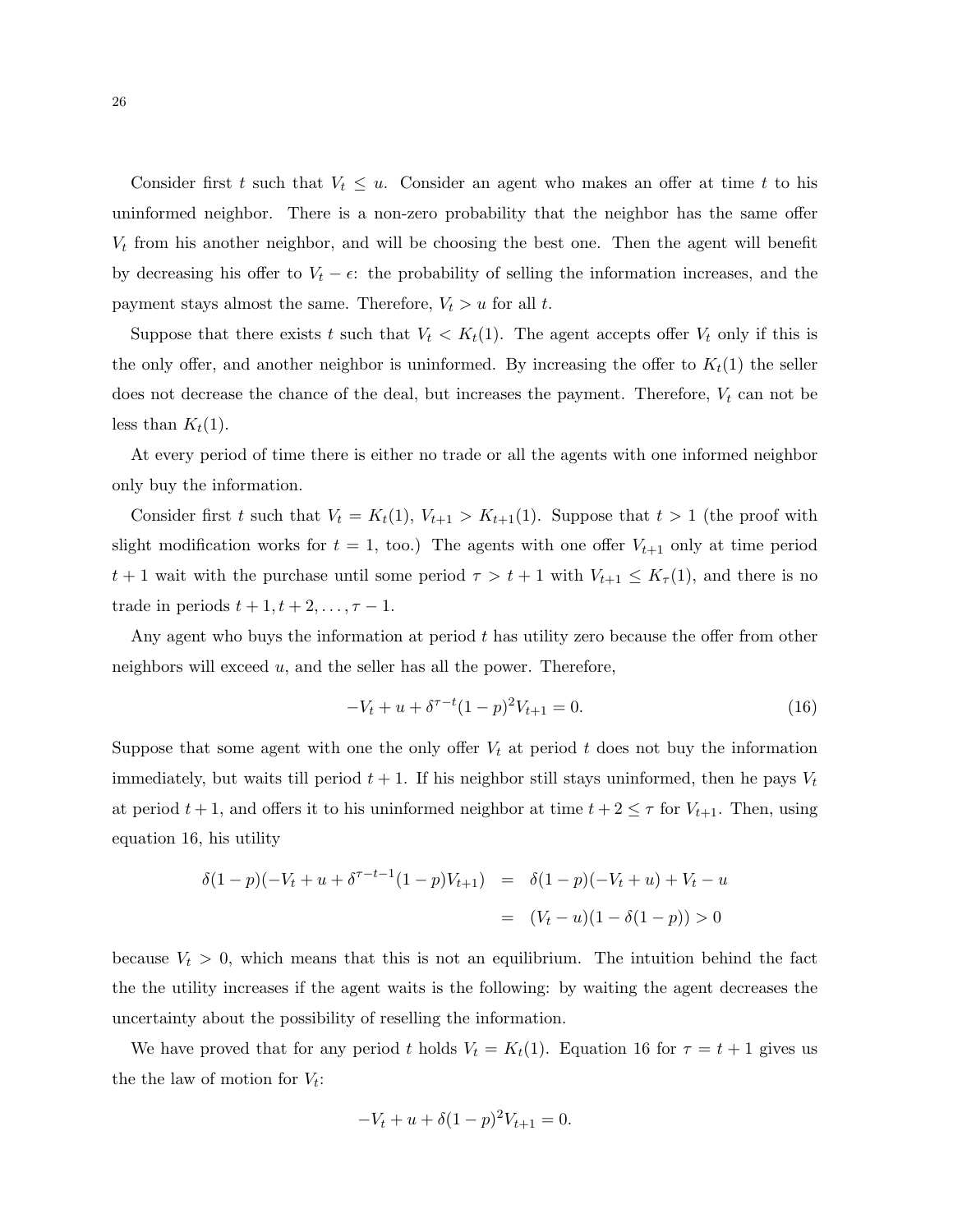Fixed point

$$
V = \frac{u}{1 - \delta(1 - p)^2}.
$$

Therefore,

$$
V_t - V = \delta (1 - p)^2 (V_{t+1} - V),
$$

which means that this fixed point is unstable: if  $V_1 \neq V$  then  $V_t$  converges either to  $-\infty$  or to  $+\infty$ . The first option contradicts  $V_t \geq 0$ , and the second one contradicts the transversality condition (the price is limited by some constant).

 $\Box$ 

#### Proof of proposition 4.

First, we want to show that  $V = K(1)$ . We already know that  $K(2) = u$ . Distribution function  $F(v)$  is continuous for  $v \leq u$  because  $K_t(2) = u$  and a seller offering the mass point price would better off by decreasing his offer by small  $\epsilon$  to avoid the tie.

Suppose that  $V \neq K(1)$ . As  $V \leq \max(K(1), u)$ , the following four options are possible:  $V < K(1) \le u, K(1) < V \le u, V < u \le K(1)$ , and  $u \le V < K(1)$ .

Options  $V < K(1) \leq u$  and  $V < u \leq K(1)$  can not be an equilibrium because  $F(v)$  is continuous below u, and a seller offering the information for price V is better off by asking  $K(1)$ and u correspondingly.

Consider option  $K(1) < V \leq u$ . There is a non-zero probability of offers  $v \in [0, K(1)]$  and  $v \in (K(1), u]$  because otherwise an agent with offer  $K(1)$  will not get be able to get a better offer in the future. An offer from  $[0, K(1)]$  is always accepted, and an offer from  $(K(1), u]$  is accepted if and only if there are two offers; in the case of one offer the agent always waits for the second one. Because of the waiting the agents change their belief about event "the first informed agent behind the uninformed neighbor got an offer above  $K(1)$ ," which is impossible in stationary equilibrium. Therefore,  $K(1) < V \le u$  is not an equilibrium.

Consider option  $u \le V \le K(1)$ . Offers V and  $K(1)$  have the same chance to be accepted (the neighbor's neighbor is uninformed and stays uninformed till the next round), but  $K(1)$  delivers a higher payoff. Therefore, this is also not an equilibrium.

We have proved that either  $V = K(1) < u$  or  $u < V = K(1)$ . Later in the proof we will always use V instead of  $K(1)$ , The support of  $F(v)$  below u constitutes a connected set; if not, an agent can increase his expected payoff by increasing the offer in the gap as the probability of the deal does not change.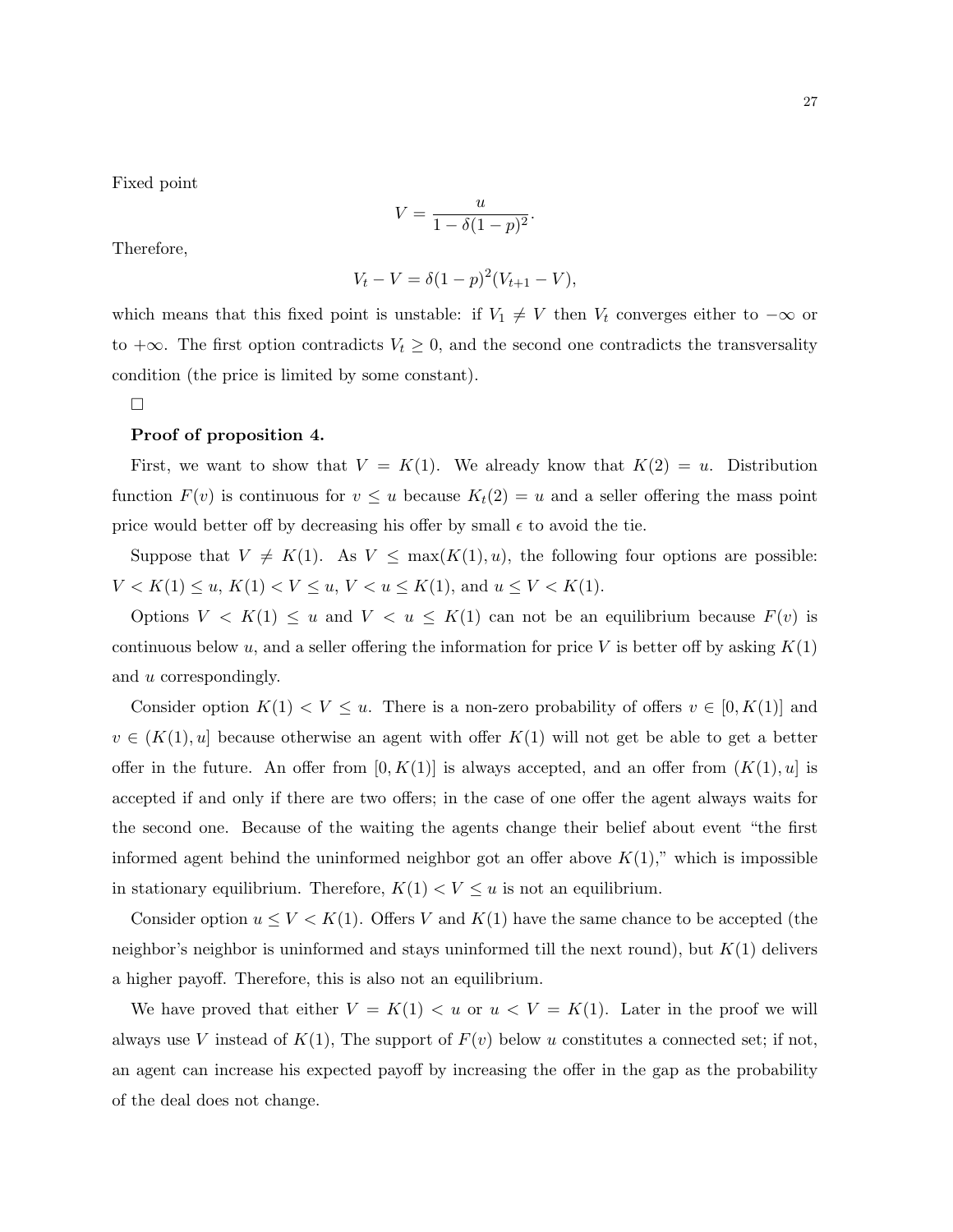There are 3 cases:  $F(u) = 0$ ,  $F(u) \in (0, 1)$ , and  $F(u) = 1$ . If  $F(u) < 1$ , then the distribution of prices  $F(v)$  has mass  $1 - F(u)$  at  $V > u$ . If  $F(u) > 0$ , then the expected payoff maximization problem for  $v \in [0, \min(u, V)]$  gives

$$
(1 - p)v + pv(1 - F(v)) \to \max;
$$
  
 
$$
1 - pF(v) - pvf(v) = 0.
$$
 (17)

Applying Lemma 1,

$$
F(v) = \frac{1}{p} - \frac{C}{v}
$$
 for  $v \in [pC, \min(u, V)].$ 

Offer  $pC$  is always accepted, and offer V is accepted only of there is the neighbor does not have other offer. Both these prices are in the support of  $F(\cdot)$  and deliver the same expected payoff, therefore  $pC = (1 - p)V$ , and

$$
F(v) = \frac{1}{p} - \frac{(1-p)V}{pv} \quad \text{for } v \in [(1-p)V, \min(u, V)].
$$

Now we want to find  $F(v)$  for each of the three cases.

Case 1.  $F(u) = 0$ , pure strategy with mass 1 at  $V > u$ .

Denote this distribution function of offers by  $F<sup>p</sup>(v)$ . In accordance with Proposition 3,  $V =$  $\overline{u}$  $\frac{u}{1-\delta(1-p)^2}$ . This equilibrium exists if and only if the agents do not want to offer price u which is always accepted, i.e.

$$
V(1-p) \ge u;
$$
  
\n
$$
p \le \delta(1-p)^2;
$$
\n(18)

Case 2.  $F(u) \in (0, 1)$ , some mass at  $V > u$  and a continuous part on  $[(1 - p)V, u]$ .

Denote this distribution function of offers by  $F_1^m(v)$ .

An agent with offer V and one uninformed neighbor is indifferent between accepting the offer and waiting for another one. The expected payoff from buying the information immediately equals

$$
-V + u + \delta (1 - p)^2 V.
$$
 (19)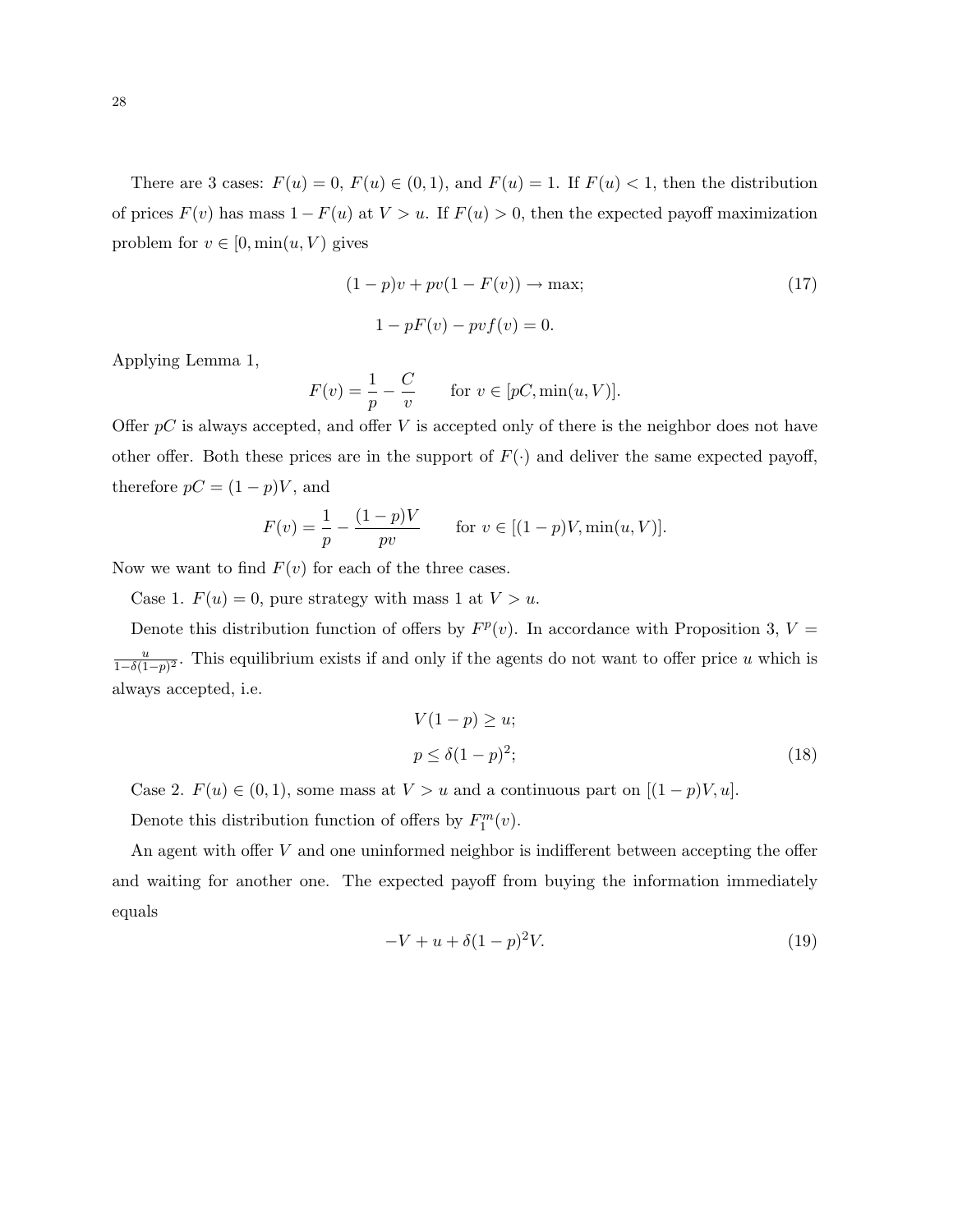If the agent waits for another offer, he gets the information if and only if his another neighbor offers the information for a price  $v \leq u$ . The expected payoff from waiting is

$$
\mathbf{E}\left(\sum_{t\geq 1} \delta^t p (1-p)^{t-1} (u-v) I_{\{v\leq u\}}\right) = \frac{p\delta}{1-\delta(1-p)} \left(F(u)u - \int_{(1-p)V}^u v dF(v)\right)
$$

$$
= \frac{(1-p)V\delta}{1-\delta(1-p)} \left(\frac{u}{(1-p)V} - 1 - \int_{(1-p)V}^u \frac{dv}{v}\right)
$$

$$
= \frac{(1-p)V\delta}{1-\delta(1-p)} \left(\frac{u}{(1-p)V} - 1 - \ln\left(\frac{u}{(1-p)V}\right)\right).
$$

Equating the expected payoff of from buying the information immediately (formula 19) and waiting, one gets equation 5:

$$
\frac{u}{(1-p)V} + \delta(1-p) - \frac{1}{1-p} = \frac{\delta}{1-\delta(1-p)} \left( \frac{u}{(1-p)V} - 1 - \ln\left(\frac{u}{(1-p)V}\right) \right). \tag{20}
$$

The condition for the existence of such equilibrium  $F(u) \in (0,1)$  is equivalent to  $x \equiv \frac{u}{(1-t)^n}$  $\frac{a}{(1-p)V}$  ∈  $\left(1, \frac{1}{1} \right)$  $1-p$ ). Rewriting equation 20 using  $x$  gives

$$
x - \frac{\delta}{1 - \delta(1 - p)} (x - 1 - \ln x) = \frac{1}{1 - p} - \delta(1 - p).
$$
 (21)

Denote the left-hand side of equation 21 by  $h(x, \delta, p)$ . For any  $x \in \left[1, \frac{1}{1 - \delta}\right]$  $1-p$ I the derivative

$$
\frac{\partial h(x,\delta,p)}{\partial x} = 1 - \frac{\delta(1-1/x)}{1-\delta(1-p)} \ge 1 - \frac{\delta(1-(1-p))}{1-\delta(1-p)} = \frac{1-\delta}{1-\delta(1-p)} > 0;
$$

Therefore, there exists  $x \in \left(1, \frac{1}{1-\epsilon}\right)$  $1-p$ satisfying equation 21 if and only if

$$
h(1, \delta, p) < \frac{1}{1 - p} - \delta(1 - p) < h\left(\frac{1}{1 - p}, \delta, p\right); \tag{22}
$$
\n
$$
1 < \frac{1}{1 - p} - \delta(1 - p) < \frac{1}{1 - p} - \frac{\delta}{1 - \delta(1 - p)}\left(\frac{p}{1 - p} - \ln\frac{1}{1 - p}\right).
$$

Therefore, this equilibrium exists if and only if the following two inequalities hold:

$$
p > \delta(1-p)^2; \tag{23}
$$

$$
-(1 - \delta(1 - p))(1 - p)^2 + p + (1 - p)\ln(1 - p) < 0. \tag{24}
$$

Case 3.  $F(u) = 1$ , supp $(F(v)) = [(1 - p)V, V], V \le u$ .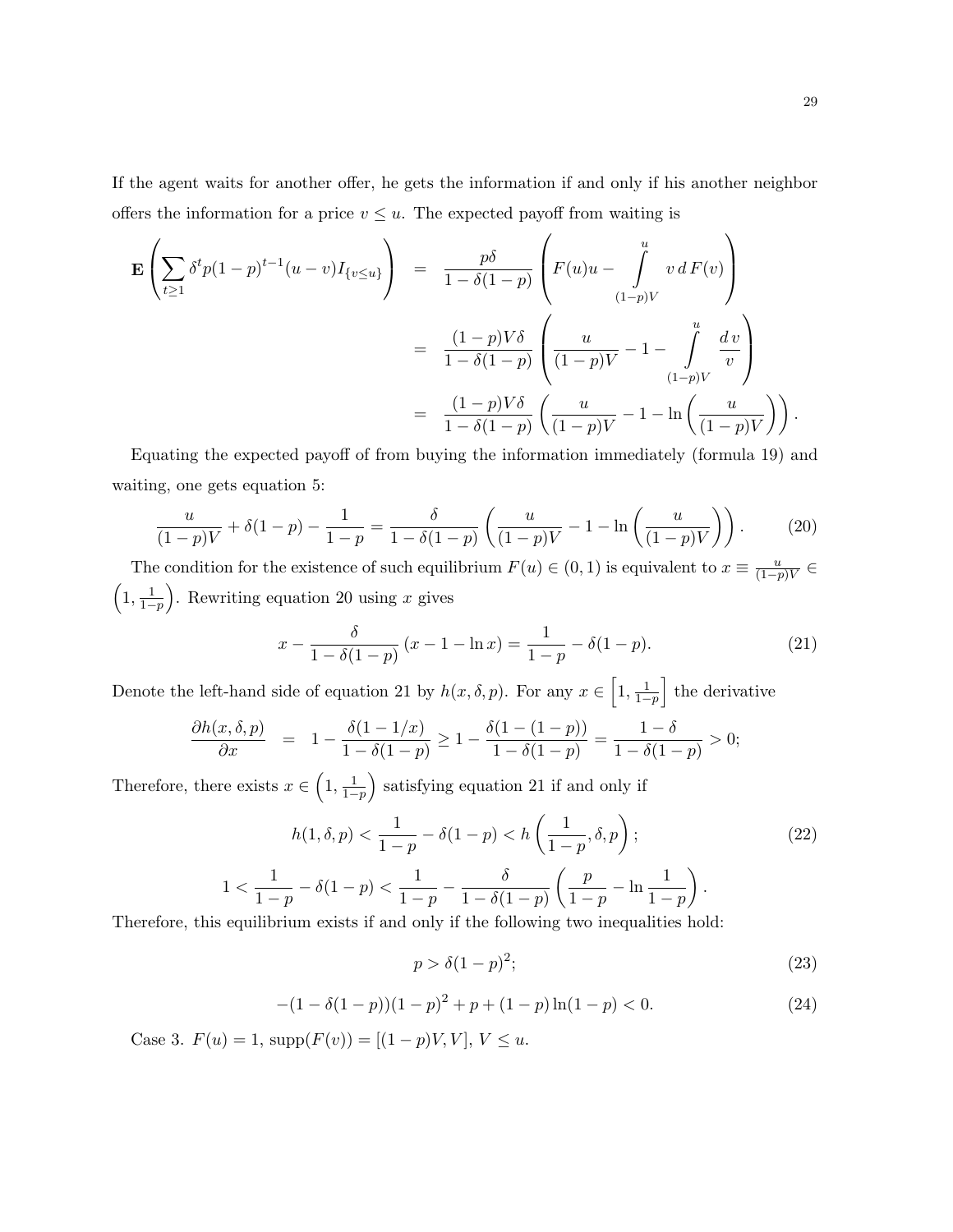Denote this distribution function of offers by  $F_2^m(v)$ . A buyer is indifferent between buying at the maximal price  $V$  (formula 19) and waiting:

$$
-V + u + \delta(1-p)^2 V = \sum_{t \ge 1} \delta^t p (1-p)^{t-1} \int (u-v) dF(v) = \frac{(1-p)V\delta}{1-\delta(1-p)} \int_{(1-p)V}^{V} \frac{u-v}{v^2} dv
$$
  

$$
= \frac{(1-p)V\delta}{1-\delta(1-p)} \left( \left( -\frac{u}{V} + \frac{u}{(1-p)V} \right) + \ln(1-p) \right)
$$
  

$$
= \frac{p\delta u}{1-\delta(1-p)} + \frac{(1-p)V\delta \ln(1-p)}{1-\delta(1-p)};
$$
  

$$
V = \frac{u(1-\delta)}{(1-\delta(1-p))(1-\delta(1-p)^2) + \delta(1-p)\ln(1-p)}.
$$
This equilibrium exists if and only if  $V \le u$ , or

$$
-(1 - \delta(1 - p))(1 - p)^2 + p + (1 - p)\ln(1 - p) \ge 0.
$$
\n(25)

We want to show that for any  $\delta \in (0,1)$  interval  $(0,1)$  is divided into three parts by  $p' \in (0,1)$ and  $p'' \in (p', 1)$ . On  $(0, p')$  inequality 18 holds (Case 1), on  $(p', p'')$  inequalities 23 and 24 hold (Case 2), and on  $[p'', 1)$  inequality 25 holds (Case 3).

Inequality 18 holds on  $(0, p')$  and inequality 23 holds on  $(p', 1)$ , where

$$
p' = \frac{2\delta + 1 - \sqrt{4\delta + 1}}{2\delta}.
$$

Denote left-hand side of inequalities 24 and 25 as  $g(p, \delta)$ . The second derivative

$$
\frac{\partial^2}{\partial p^2} \left( \frac{g(p,\delta)}{1-p} \right) = \frac{\partial}{\partial p} \left( (1-\delta(1-p)) - \delta(1-p) + \frac{1}{1-p} + \frac{p}{(1-p)^2} - \frac{1}{1-p} \right)
$$

$$
= 2\delta + \frac{1}{(1-p)^2} + 2\frac{p}{(1-p)^3} > 0,
$$

therefore  $\frac{g(p,\delta)}{1-p}$  either increases or first decreases and then increases. As  $g(0,\delta) < 0$  and  $g(0,\delta) >$ 0, equation  $g(p, \delta) = 0$  has exactly one solution  $p'' \in (0, 1)$ , and on  $(0, p'')$  inequality 24 holds, and on  $[p'', 1)$  inequality 25 holds. The only fact we have to prove is that  $p'' > p'$ . To do this, it is enough to show that there exists  $p$  satisfying both inequalities in 22.

We know that  $h(1, \delta, p') < h\left(\frac{1}{1 - \delta}\right)$  $\frac{1}{1-p'}, \delta, p'$ ,  $h(1, \delta, p) = 1$ ,  $h(1, \delta, p') = \frac{1}{1-p'} - \delta(1-p')$ , and function  $h(x, \delta, \tilde{p})$  is continuous in all arguments. The middle part of 22 increases with p because

$$
\frac{1}{1-p} - \delta(1-p) = (1-\delta) + p(1+\delta) + p^2 + p^3 + \dots
$$

Therefore, in some neighborhood of  $p'$  for  $p > p'$  both inequalities in 22 hold, and therefore  $p'' > p'.$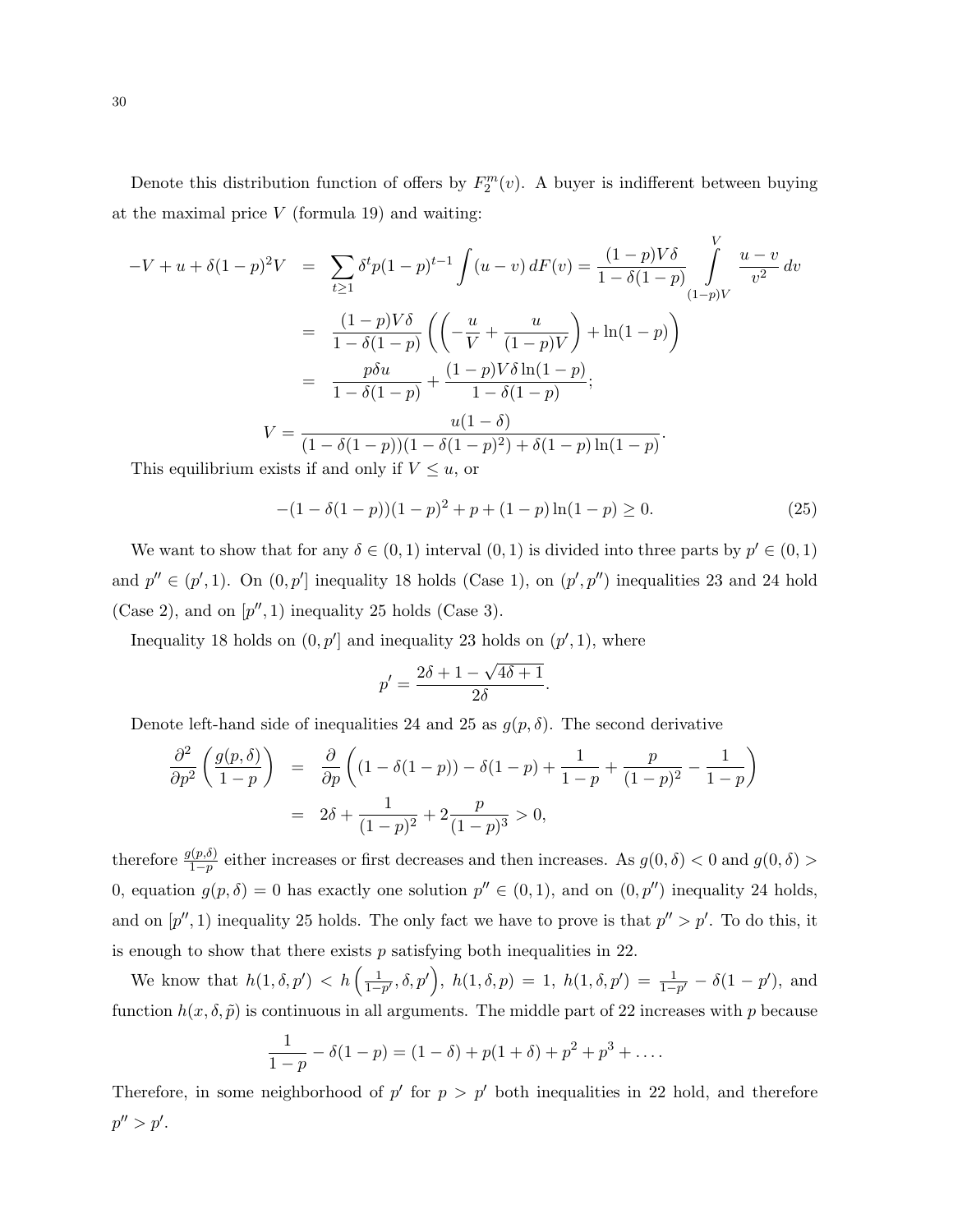Value  $V_2^m$  decreases with p because  $p > \delta(1-p)^2$  and therefore

$$
\frac{d}{dp} \left( \frac{u(1-\delta)}{\delta V_2^m} \right) = 1 - \delta(1-p)^2 + 2(1-p)(1-\delta(1-p)) - 1 - \ln(1-p)
$$
  
\n
$$
\geq 1 - p - 1 - \ln(1-p) \geq 0.
$$

Value  $V_1^m$  decreases with p because  $p > \delta(1-p)^2$  and therefore

$$
\frac{d}{dp} \left( \frac{u(1-\delta)}{\delta V_2^m} \right) = 1 - \delta(1-p)^2 + 2(1-p)(1-\delta(1-p)) - 1 - \ln(1-p)
$$
  
\n
$$
\geq 1 - p - 1 - \ln(1-p) \geq 0.
$$

 $\Box$ 

### Proof of proposition 5.

The agent will get two offers simultaneously only if the informed agents on the opposite sides are located on the same distance. Therefore, the probability of staying uninformed forever equals

$$
\sum_{t\geq 0} ((1-p)^t p)^2 (1 - F(u))^2 = p^2 (1 - F(u))^2 \frac{1}{1 - (1-p)^2} = \frac{p(1 - F(u))^2}{2 - p}
$$

 $\Box$ 

### Proof of proposition 6.

We will denote all the strategies in the game with horizon  $T$  by upper index  $T$ . We are looking for the finite horizon equilibria at which the agents with one informed neighbor only always buy the information, i.e.  $V_t^T = K_t^T(1)$ .

At the last period  $K(1) = u$  and therefore  $F_T^T(u) = 1$ . The seller's problem is the same as problem 17, which means that the solution is also the same:

$$
F_T^T(v) = \frac{1}{p} \left( 1 - \frac{u(1-p)}{v} \right), \qquad v \in [(1-p)u, u].
$$

The expected payoff of the agent who gets only one offer is

$$
\pi \equiv \int_{(1-p)u}^{u} (u-v) dF_T^T(v) \le \int_{(1-p)u}^{u} (u - (1-p)u) dF_T^T(v) = pu.
$$

Suppose that for any  $t < T$  distribution function  $F_t^T(v)$  has mass 1 at  $V = K_t^T(1) > u$  and does not have the continuous part below u. Then to make the buyer indifferent between buying and waiting till the last period the following equation should hold:

$$
-V_t^T + u + \delta(1-p)^2 V_{t+1}^T = \delta^{T-t} (1-p)^{T-t-1} p \pi \tag{26}
$$

Note that

$$
V_{T-1}^{T} = -\delta p\pi + u + \delta(1-p)(1-p)u > u(1+\delta(1-p)^{2}-p).
$$

.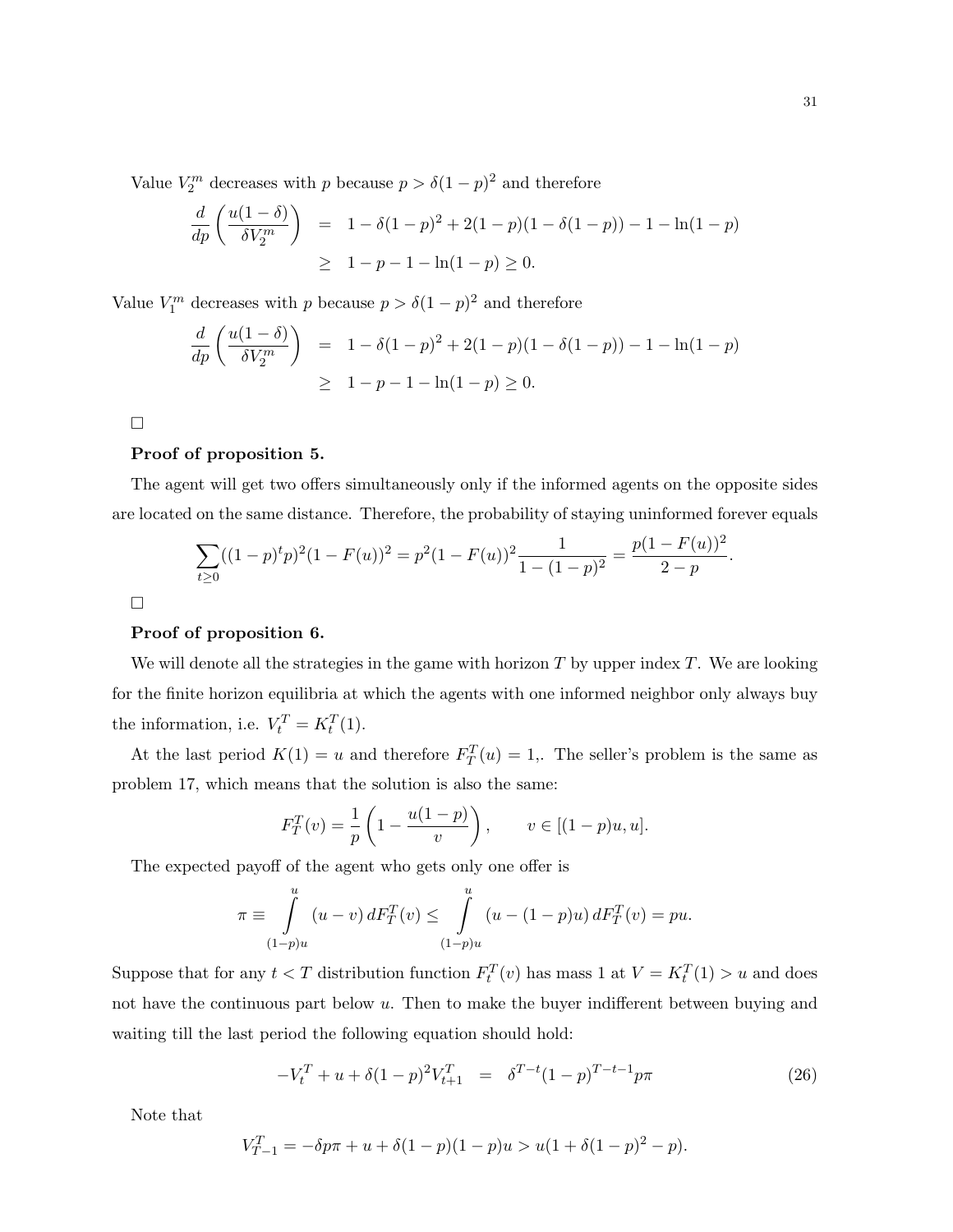Note that  $V_T^T < \frac{u}{1-\delta(1)}$  $\frac{u}{1-\delta(1-p)^2}$ . By induction,

$$
V_t^T = -\delta^{T-t}(1-p)^{T-t-1}p\pi + u + \delta(1-p)^2V_{t+1}^T < u + \frac{\delta(1-p)^2u}{1-\delta(1-p)^2} = \frac{u}{1-\delta(1-p)^2}.
$$

Note that  $V_{T-1}^T > V_T^T$ . By induction,  $V_{t-1}^T > V_t^T$  because

$$
V_{t-1}^T = -\delta^{T-(t-1)}(1-p)^{T-(t-1)-1}p\pi + u + \delta(1-p)^2 V_t^T
$$
  
> 
$$
-\delta^{T-t}(1-p)^{T-t-1}p\pi + u + \delta(1-p)^2 V_{t+1}^T = V_t^T.
$$

No seller will deviate from  $V_t^T$  because the expected payoff from  $V_t^T$  is greater than the expected payoff from u:

$$
(1-p)V_t^T \ge (1-p)V_{T-1}^T > (1-p)(u(1+\delta(1-p)^2) - pu) > u,
$$

where the last inequality holds for small enough  $p$ .

Finally, for any t values  $V_t^T$  converge as T increases because  $V_t^T$  are limited, increase, and  $V_{t+1}^{T+1} = V_t^T$ . Denote  $V_t = \lim_{T \to \infty}$  $T\rightarrow\infty$  $V_t^T$ . Then

$$
V - V_t^T = \delta(1 - p)^2 (V - V_{t+1}^T) + \delta^{T-t} (1 - p)^{T-t-1} p \pi;
$$
  

$$
V - V_t = \delta(1 - p)^2 (V - V_{t+1}).
$$

 $V_t$  are limited, and have the same law of motion as  $V_t$  for the pure strategy equilibrium, therefore  $V_t = \frac{u}{1-\delta(1)}$  $\frac{u}{1-\delta(1-p)^2}$  for any t.

 $\Box$ 

### Proof of proposition 7.

The structure of the proof is the following. First, we show that  $F_t(\cdot)$  does not have mass points and has a connected support for any t. Second, we prove that

$$
F_t(v) = \frac{1}{p_t} - C_t v^{-\frac{1}{M-1}}.
$$
\n(27)

and find formula for the support (formulas 10 and 11). Third, we prove the law of motion for  $V_t$ :

$$
\frac{1}{\delta}(V_{t-1} - u) = V_t g_t - u.
$$
\n(28)

Forth, based on the law of motion for  $V_t$  we establish formulas 12 and 13 for  $V_t$ . And last, we show monotonicity and convergence of  $V_t$  and convergence of  $\mathbf{E}_{F_t} v$ .

Step 1. Properties of  $F_t(\cdot)$ .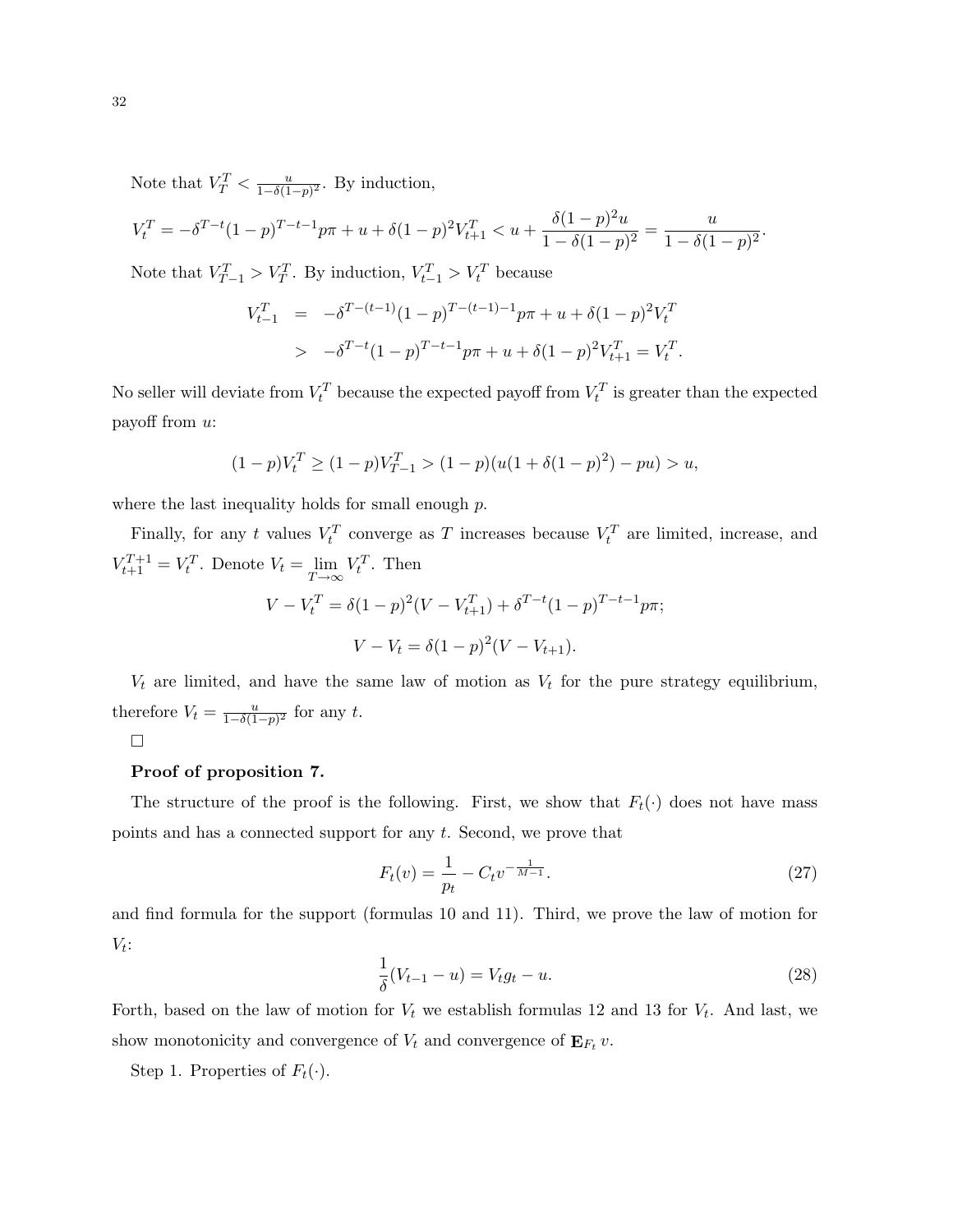No offer above  $V_t$  will be accepted, therefore  $F_t(V_t) = 1$ . The distribution function  $F_t(\cdot)$  does not have mass points because otherwise a seller would prefer to decrease his offer from these mass points by some small  $\epsilon$ .

The support supp $(F_t(\cdot))$  is connected because by increasing the offer in the gap, a seller will increase his expected payoff as the acceptance probability of the offer stays the same, and the price increases.

Step 2. The proof of formulas 10 and 11 for  $F_t(\cdot)$  and for its support.

The expected payoff from one uninformed neighbor is equal to

$$
\pi_t(v) = v \mathbf{P}\{v \le \text{other offers }\}
$$
  
=  $v \prod_{i=1}^{M-1} (\mathbf{P}\{v \le \text{offer from neighbor } i\} + \mathbf{P}\{\text{no offer from neighbor } i\})$   
=  $v \prod_{i=1}^{M-1} ((1 - F_t(v))p_t + (1 - p_t)) = (1 - p_t F_t(v))^{M-1} v.$ 

All the points in the support of  $F_t(\cdot)$  should deliver the same utility  $\pi$ , we have

$$
\pi'_t(v) \equiv (1 - p_t F_t(v))^{M-1} - p_t f_t(v)v(1 - p_t F_t(v))^{M-2}(M - 1) = 0;
$$
  

$$
p_t f_t(v)v(M - 1) = 1 - p_t F_t(v).
$$

Applying Lemma 1,

$$
F_t(v) = \frac{1}{p_t} - C_t v^{-\frac{1}{M-1}}
$$

for some constant  $C_t > 0$  (formula 27).

One can verify that

$$
V_t \equiv \text{sup} \, \text{supp} \, F_t(\cdot) = \left(\frac{p_t C_t}{1 - p_t}\right)^{M - 1},
$$

therefore  $C_t = \frac{1-p_t}{p_t}V$  $\tau^{\frac{1}{M-1}}_t$  and we have proved formula 10 for  $F_t(\cdot)$  and formula 11 for the support of  $F_t(\cdot)$ .

Step 3. Law of motion for  $V_t$  (formula 28).

Let  $U_t^i$  be the expected payoff of an informed agent at the beginning of period t, and let  $U_t^u$ be the expected payoff of an uninformed agent at the beginning of period  $t$ . Then

$$
U_t^i = M(1 - p_t)\pi_t + \delta U_{t+1}^i = \sum_{i=t}^{\infty} \delta^{i-t} M(1 - p_i)\pi_i;
$$
 (29)

$$
U_t^u = (u - \mathbf{E} v_t + \delta U_{t+1}^i)(1 - (1 - p_t)^M) + \delta U_{t+1}^u(1 - p_t)^M,
$$
\n(30)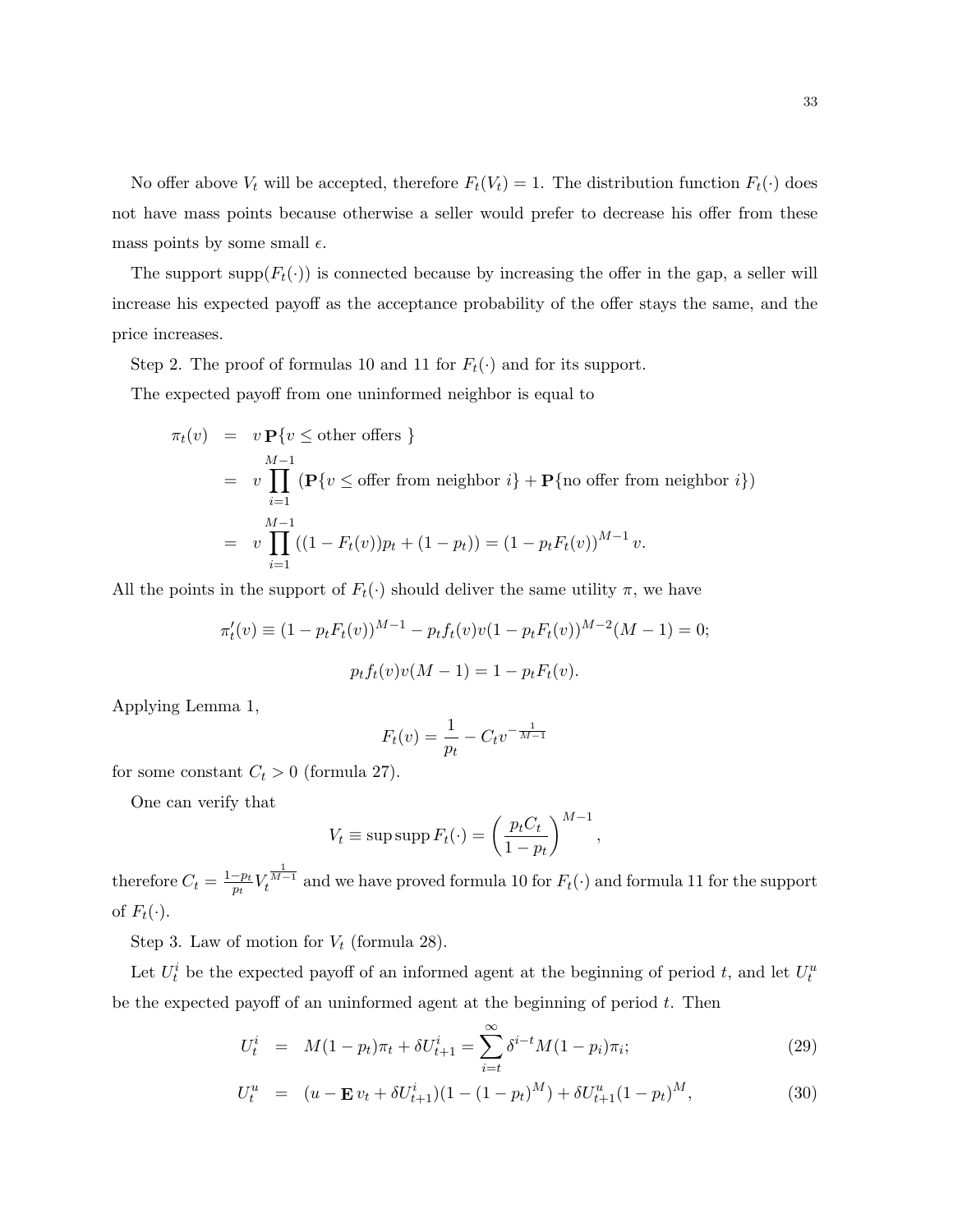where  $\mathbf{E} v_t$  stands for the expected price an agent pays for acquiring the information at period t, conditional on the fact that there is at least one offer.

In an equilibrium the buyer with the highest possible offer  $V_t$  is indifferent between accepting the offer and waiting, therefore

$$
u - V_t + \delta U_{t+1}^i = \delta U_{t+1}^u.
$$
\n(31)

Substituting expressions for  $U_t^i$  (formula 29) and  $U_t^u$  (formula 30) into 31 one can get

$$
\frac{1}{\delta}(V_{t-1} - u) = M(1 - p_t)\tilde{V}_t + \delta U_{t+1}^i
$$
\n
$$
-(u - \mathbf{E} v_t + \delta U_{t+1}^i)(1 - (1 - p_t)^M) - \delta U_{t+1}^u(1 - p_t)^M
$$
\n
$$
= (V_t - u)(1 - p_t)^M + M(1 - p_t)^M V_t + (\mathbf{E} v_t - u)(1 - (1 - p_t)^M)
$$
\n
$$
= (M + 1)V_t(1 - p_t)^M + \mathbf{E} v_t(1 - (1 - p_t)^M) - u. \tag{32}
$$

In order to simplify expression 32, we need formula for  $\mathbf{E} v_t$ .

The average minimal price from l independent offers  $v, v_2, \ldots, v_l$  is equal to

$$
\mathbf{E}_{F_{lt}} v \equiv \int v \, d\mathbf{P}(\min(v_1, \dots, v_l) \le v) = \int v d\left(1 - (1 - \mathbf{P}(v_1 \le v))^l\right)
$$

$$
= \int v d\left(1 - \left(h_t(v) - \left(\frac{1}{p_t} - 1\right)\right)^l\right)
$$

$$
= \int \frac{h_t(v)l}{M - 1} \left(h_t(v) - \frac{1}{p_t} + 1\right)^{l - 1} dv,
$$
(33)

where  $h_t(v) = \frac{1-p_t}{p_t} \left(\frac{V_t}{v}\right)^{\frac{1}{M-1}}$  for simplicity of notation. Note that

$$
\sum_{l=1}^{M} l x^{l-1} C_M^l p_t^l (1 - p_t)^{M-l} = M p_t \sum_{l=0}^{M-1} C_{M-1}^l x^l p_t^l (1 - p_t)^{(M-1)-l}
$$

$$
= M p_t (px + 1 - p_t)^{M-1}
$$
(34)

Equation 34 for  $x = h_t(v) - \frac{1}{p_t}$  $\frac{1}{p_t}+1$  gives

$$
\sum_{l=1}^{M} l \left( h_t(v) - \frac{1}{p_t} + 1 \right)^{l-1} C_M^l p_t^l (1 - p_t)^{M-l} = M p_t (h_t(v) p_t)^{M-1}.
$$
 (35)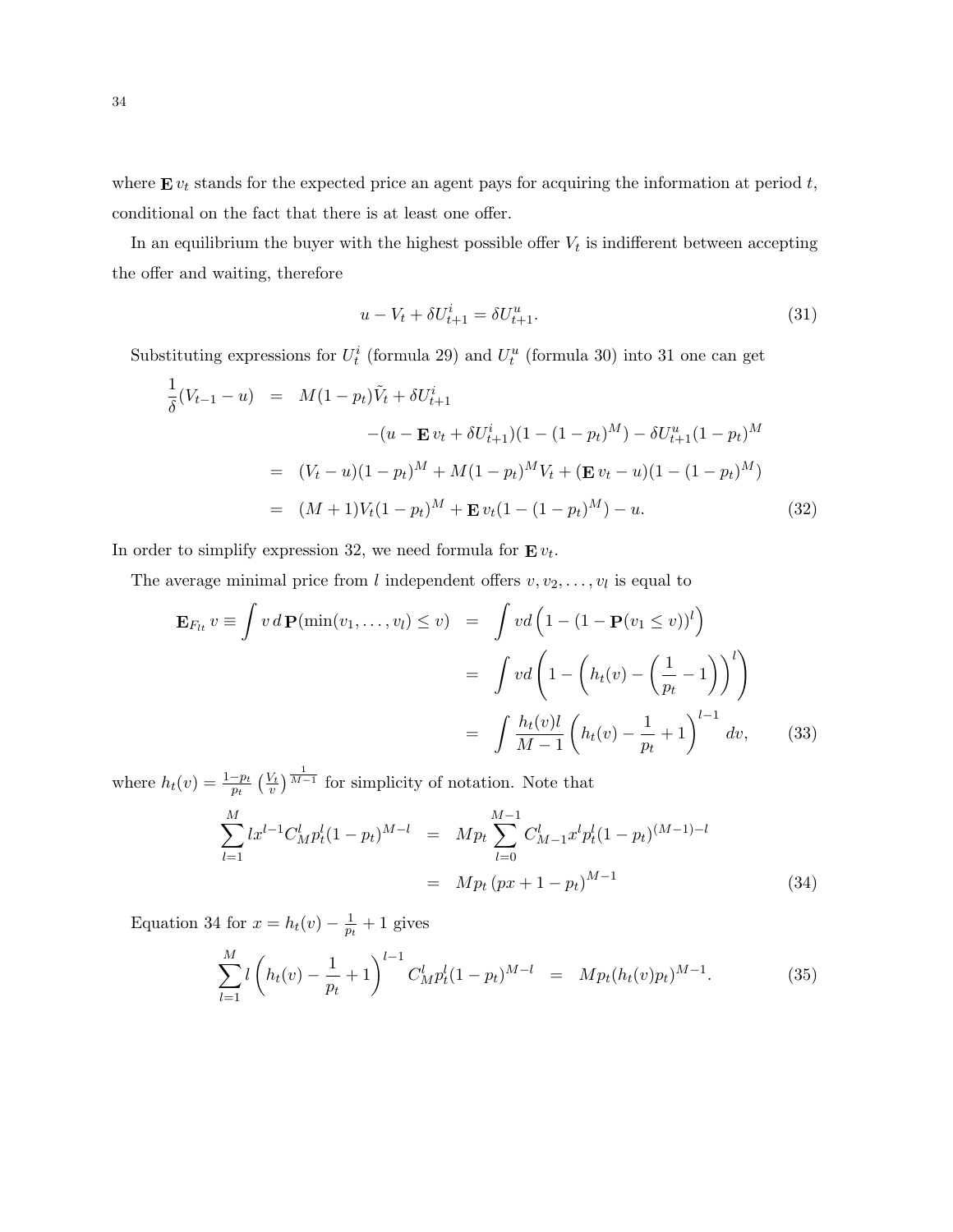Combining 33 and 35 and swapping the integral and the sum, one can get

$$
\sum_{l=1}^{M} C_{M}^{l} p_{t}^{l} (1 - p_{t})^{M-l} \mathbf{E}_{F_{lt}} v = \int_{V_{t}(1 - p_{t})^{M-1}}^{V_{t}} \frac{M}{M-1} (h_{t}(v) p_{t})^{M} dv
$$
\n
$$
= \int_{V_{t}(1 - p_{t})^{M-1}}^{V_{t}} \frac{M}{M-1} \left( (1 - p_{t}) \left( \frac{V_{t}}{v} \right)^{\frac{1}{M-1}} \right)^{M} dv
$$
\n
$$
= V_{t} \int_{(1 - p_{t})^{M-1}}^{1} \frac{M}{M-1} (1 - p_{t})^{M} v^{-\frac{1}{M-1} - 1} dv.
$$
\n(36)

Taking into account the fact that the probability of exactly l informed neighbors is equal to  $C_M^l p_t^l (1 - p_t)^{M-l}$  and applying equation 36, we have

$$
\mathbf{E} v_t (1 - (1 - p_t)^M) = \sum_{l=1}^M C_M^l p_t^l (1 - p_t)^{M-l} \mathbf{E} F_{lt} v
$$
  
=  $V_t \int_{(1 - p_t)^{M-1}}^1 \frac{M (1 - p_t)^M}{M - 1} v^{-\frac{1}{M-1} - 1} dv$   
=  $-V_t M (1 - p_t)^M v^{-\frac{1}{M-1}} \Big|_{(1 - p_t)^{M-1}}^1 = V_t M p_t (1 - p_t)^{M-1}.$  (37)

Substituting  $\mathbf{E} v_t(1-(1-p_t)^M)$  (formula 37) into formula 32 and taking definition for  $g_t$ (formula 9), we have the law of motion for  $V_t$  (formula 28).

Stage 4. Finding expression for  $V_t$  (formulas 12 and 13).

Rearranging terms in formula 28, one can get

$$
V_t = \frac{V_{t-1}}{\delta g_t} - \frac{u(1-\delta)}{\delta g_t}.
$$
\n(38)

Formula 38 for  $t = 2$  corresponds to the expression for  $V_t$  (formula 12). Using formula 38 again,

$$
V_{t+1} = \frac{V_1 \prod_{i=2}^t \frac{1}{\delta g_i} - u(1-\delta) \sum_{i=2}^t \prod_{j=i}^t \frac{1}{\delta g_j}}{\delta g_{t+1}} - \frac{u(1-\delta)}{\delta g_{t+1}}
$$
  
=  $V_1 \prod_{i=2}^{t+1} \frac{1}{\delta g_i} - u(1-\delta) \sum_{i=2}^t \prod_{j=i}^{t+1} \frac{1}{\delta g_j} - \frac{u(1-\delta)}{\delta g_{t+1}}$   
=  $V_1 \prod_{i=2}^{t+1} \frac{1}{\delta g_i} - u(1-\delta) \sum_{i=2}^{t+1} \prod_{j=i}^{t+1} \frac{1}{\delta g_j},$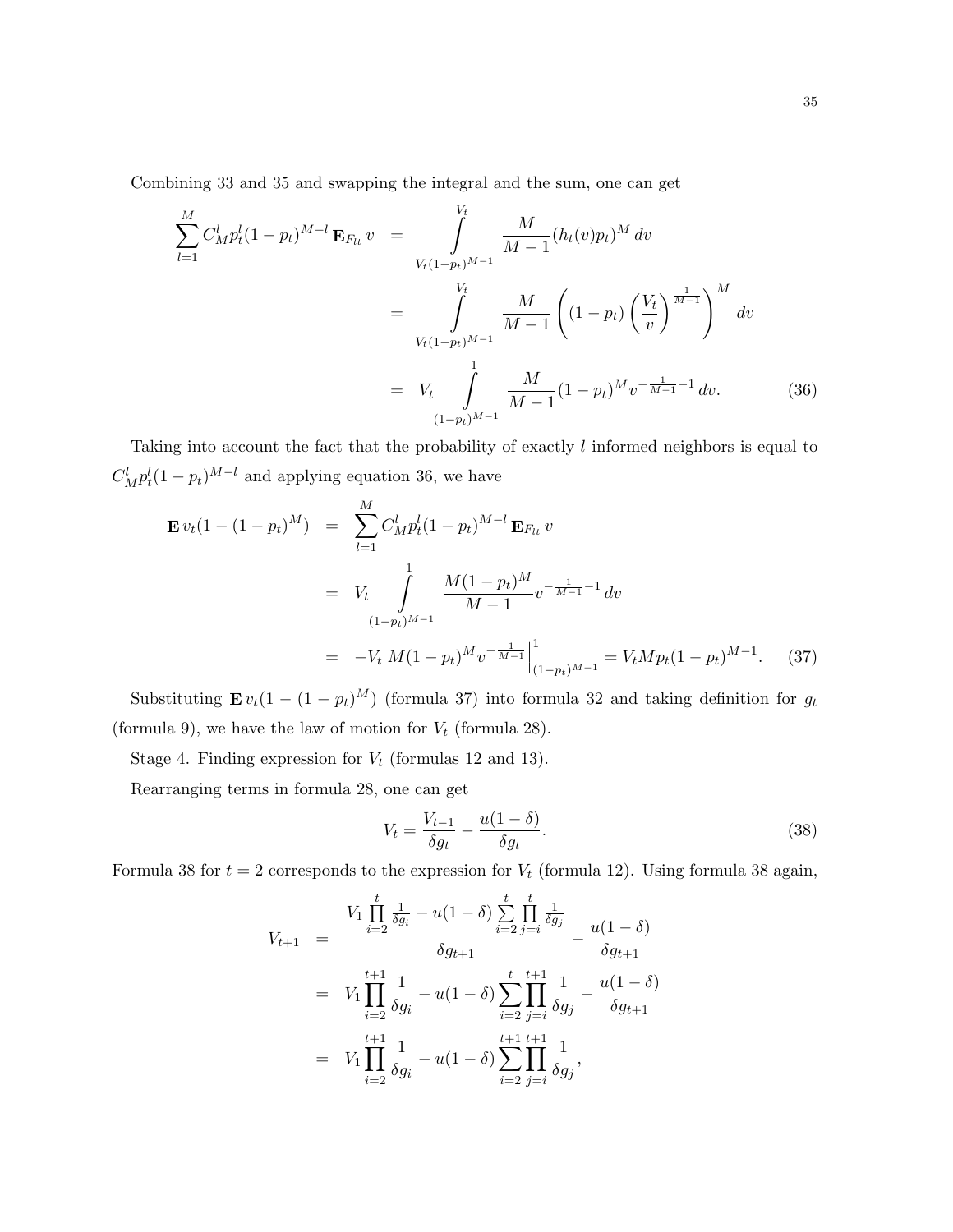which by induction proves formula 12 for any  $t > 2$ . Now we want to prove formula 13 for  $V_1$ . Expressing  $V_1$  through  $V_t$  using formula 12, we get

$$
V_1 = \left( V_t + u(1 - \delta) \sum_{i=2}^t \prod_{j=i}^t \frac{1}{\delta g_j} \right) \prod_{i=2}^t \delta g_i
$$
  
= 
$$
\left( V_t \prod_{i=2}^t \delta g_i + u(1 - \delta) \left( 1 + \sum_{i=3}^t \prod_{j=2}^{i-1} \delta g_j \right) \right).
$$
 (39)

Values  $V_t$  are limited by some constant because of the transversality condition, therefore

$$
\lim_{t \to \infty} V_t \prod_{i=2}^t \delta g_i = 0
$$

as  $\lim_{t\to\infty} g_t \equiv \lim_{t\to\infty} (1-p_t)^{M-1} (M+1-p_t) = 0$ . (Probabilities  $p_t$  converge to 1.) Therefore, taking limits both parts of 39 for  $t \to \infty$ , one gets formula 13 for  $V_1$ .

To prove  $V_1 < \infty$  notice that as values  $g_t = (1 - p_t)^{M-1}(M + (1 - p_t))$  converge to 0, for any  $\epsilon \in (0, 1)$  there exists  $t_0$  such that  $g_t < \epsilon$  for any  $t > t_0$ . Therefore,

$$
\left| \frac{V_1}{u(1-\delta)} - \left(1 + \sum_{i=3}^{t_0} \prod_{j=2}^{i-1} \delta g_j\right) \right| = \sum_{i=t_0+1}^{\infty} \prod_{j=2}^{i-1} \delta g_j < \prod_{j=2}^{t_0} \delta g_j \sum_{i=t_0}^{\infty} \epsilon^{i-t_0} < \infty.
$$

Step 5. Properties of  $V_t$  and  $\mathbf{E}_{F_t} v$ .

Find expression for  $V_t$  in terms of  $p_t$  and  $g_t$ :

$$
V_t = V_1 \prod_{i=2}^t \frac{1}{\delta g_i} - u(1-\delta) \sum_{i=2}^t \prod_{j=i}^t \frac{1}{\delta g_j}
$$
  
=  $u(1-\delta) \left(1 + \sum_{i=3}^\infty \prod_{j=2}^{i-1} \delta g_j\right) \prod_{i=2}^t \frac{1}{\delta g_i} - u(1-\delta) \sum_{i=2}^t \prod_{j=i}^t \frac{1}{\delta g_i}$   
=  $u(1-\delta) \left(1 + \sum_{i=t+2}^\infty \prod_{j=t+1}^{i-1} \delta g_j\right).$ 

Values  $g_t$  decrease with time to zero. Therefore,

$$
\sum_{i=t+2}^{\infty} \prod_{j=t+1}^{i-1} \delta g_j < \sum_{i=t+2}^{\infty} \prod_{j=t+1}^{i-1} \delta g_{j-1} = \sum_{i=(t-1)+2}^{\infty} \prod_{j=(t-1)+1}^{i-1} \delta g_j,
$$

and  $V_t$  decreases with t. Also, if  $g_j < g$  for any  $j > t$ , then

$$
\sum_{i=t+2}^{\infty} \prod_{j=t+1}^{i-1} \delta g_j \le \sum_{i=t+2}^{\infty} (\delta g)^{i-(t+1)} = \frac{\delta g}{1-\delta g},
$$

and  $V_t \rightarrow u(1-\delta)$  as  $g_t \rightarrow 0$ .